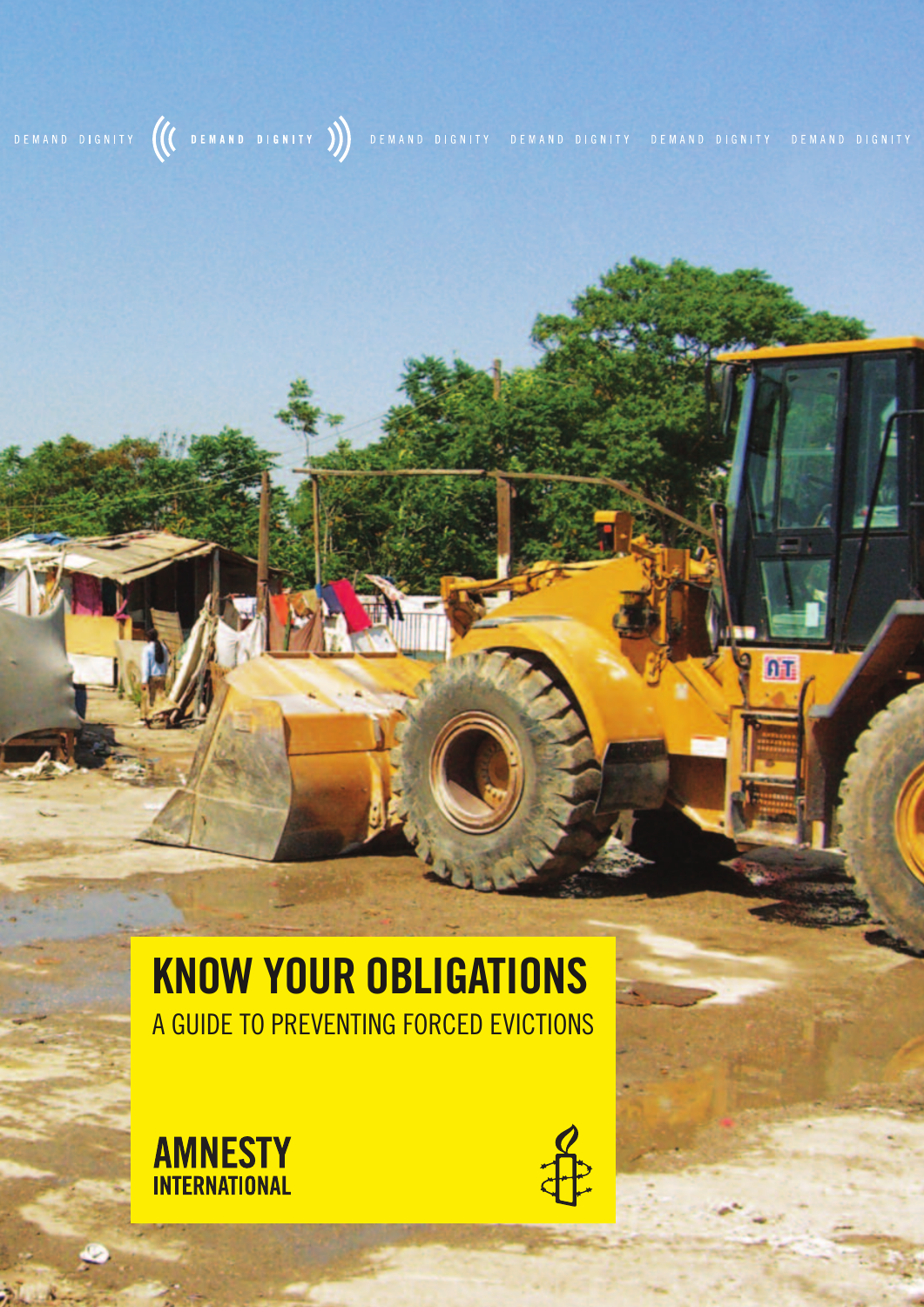Amnesty international is a global movement of more than 3 million supporters, members and activists in more than 150 countries and territories who campaign to end grave abuses of human rights.

Our vision is for every person to enjoy all the rights enshrined in the Universal Declaration of Human Rights and other international human rights standards.

We are independent of any government, political ideology, economic interest or religion and are funded mainly by our membership and public donations.

First published in 2012 by Amnesty International Ltd International Secretariat Peter Benenson House 1 Easton Street London WC1X 0DW United Kingdom www.amnesty.org

© Amnesty International 2012

Index: ACT 35/009/2012 Original language: English Printed by Amnesty International, International Secretariat, United Kingdom

All rights reserved. This publication is copyright, but may be reproduced by any method without fee for advocacy, campaigning and teaching purposes, but not for resale. The copyright holders request that all such use be registered with them for impact assessment purposes. For copying in any other circumstances, or for reuse in other publications, or for translation or adaptation, prior written permission must be obtained from the publishers, and a fee may be payable. To request permission, or for any other inquiries, please contact copyright@amnesty.org

Cover photo: Forced eviction, Votanikos, Greece 2007. © Greek Helsinki Monitor, 2007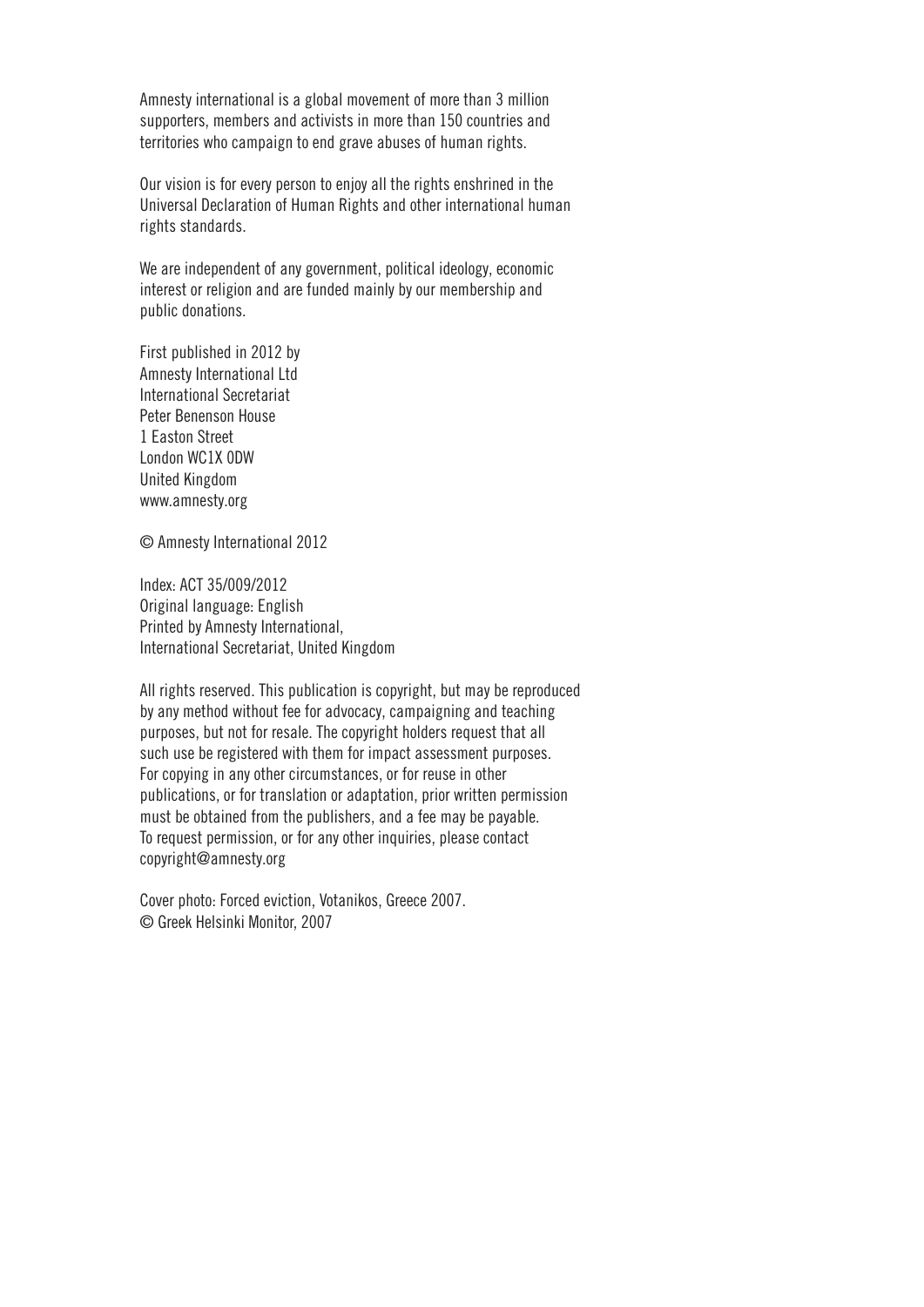## **CONTeNTS**

| <b>KEY STEPS FOR PREVENTING FORCED EVICTIONS</b>                                                                                                                                                                                                                                                                                                                                             | $\overline{2}$                         |
|----------------------------------------------------------------------------------------------------------------------------------------------------------------------------------------------------------------------------------------------------------------------------------------------------------------------------------------------------------------------------------------------|----------------------------------------|
| 1. WHAT IS THIS GUIDE ABOUT?                                                                                                                                                                                                                                                                                                                                                                 | 5                                      |
| 2. THE RIGHT TO ADEQUATE HOUSING<br>OBLIGATIONS UNDER THE RIGHT TO ADEQUATE HOUSING                                                                                                                                                                                                                                                                                                          | 7<br>9                                 |
| <b>3. FORCED EVICTIONS</b><br>WHAT IS A FORCED EVICTION?<br>LEGAL SAFEGUARDS TO PREVENT FORCED EVICTIONS                                                                                                                                                                                                                                                                                     | 12<br>12<br>14                         |
| 4. ENSURING EVICTIONS COMPLY WITH INTERNATIONAL STANDARDS<br>EQUALITY AND NON-DISCRIMINATION<br>TAKING ALL POSSIBLE MEASURES TO AVOID OR MINIMIZE EVICTIONS<br>UNDERTAKING GENUINE CONSULTATION<br><b>IMPACT ASSESSMENTS</b><br>ADEQUATE AND REASONABLE PRIOR NOTICE OF EVICTION<br>PROVIDING LEGAL REMEDIES AND LEGAL AID                                                                   | 16<br>16<br>17<br>18<br>24<br>27<br>28 |
| 5. ALTERNATIVE HOUSING AND COMPENSATION<br>PROVIDING COMPENSATION FOR ALL LOSSES<br>ADEQUATE ALTERNATIVE HOUSING FOR THOSE WHO CANNOT<br>PROVIDE FOR THEMSELVES<br>KEY STEPS TO ENSURE THAT ALTERNATIVE HOUSING OR<br>RESETTLEMENT COMPLIES WITH INTERNATIONAL STANDARDS<br>ASSESSING OPTIONS FOR ALTERNATIVE HOUSING AND<br>RESETTLEMENT WITH THE AFFECTED COMMUNITIES<br>TEMPORARY HOUSING | 29<br>29<br>31<br>32<br>35<br>35       |
| <b>6. CONDUCTING EVICTIONS</b>                                                                                                                                                                                                                                                                                                                                                               | 36                                     |
| 7. MONITORING RESETTLEMENT                                                                                                                                                                                                                                                                                                                                                                   | 39                                     |
| <b>ENDNOTES</b>                                                                                                                                                                                                                                                                                                                                                                              | 41                                     |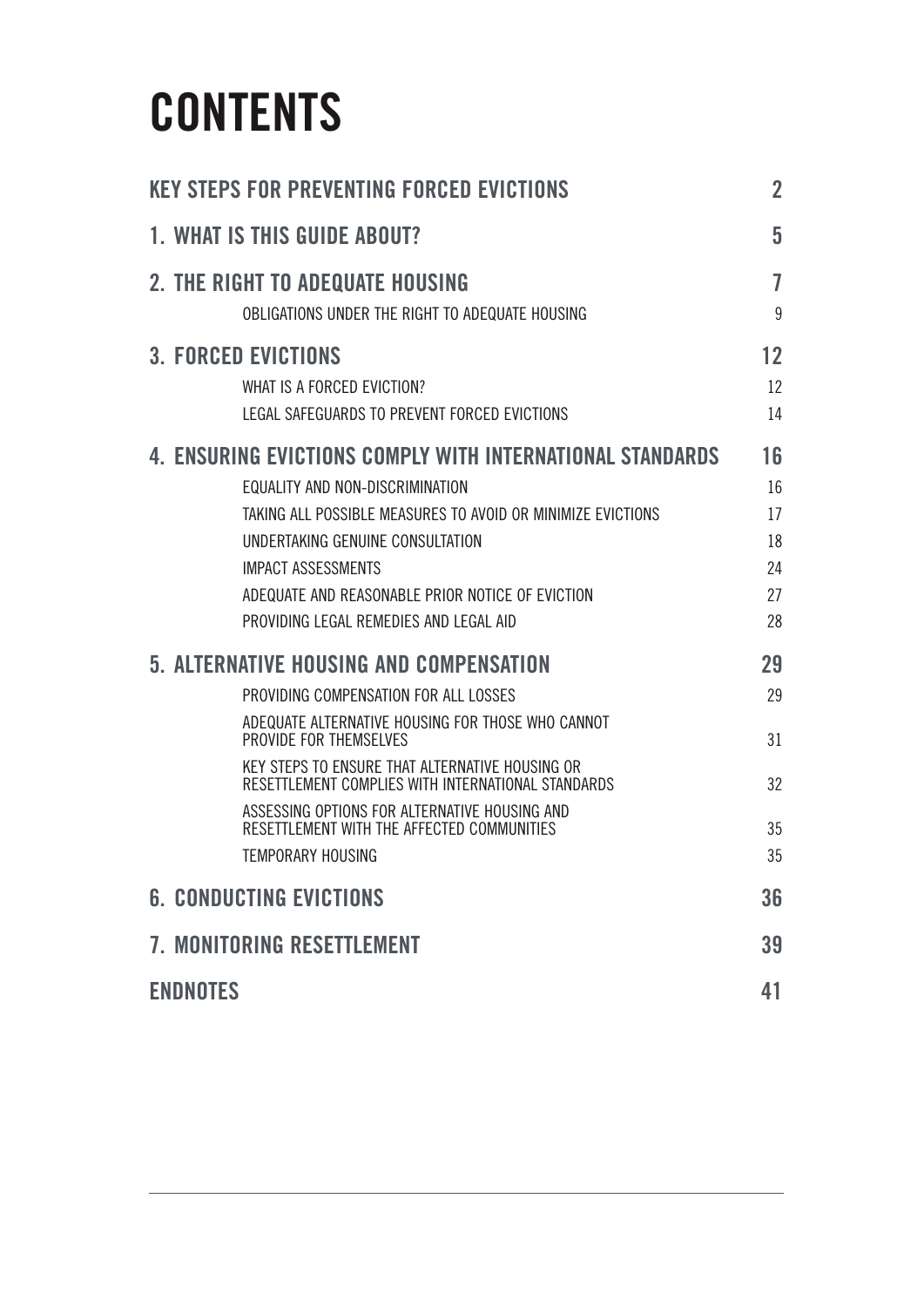## **KeY STepS fOR pReveNTING fORCed evICTIONS**

## **If evICTIONS ARe pROpOSed**

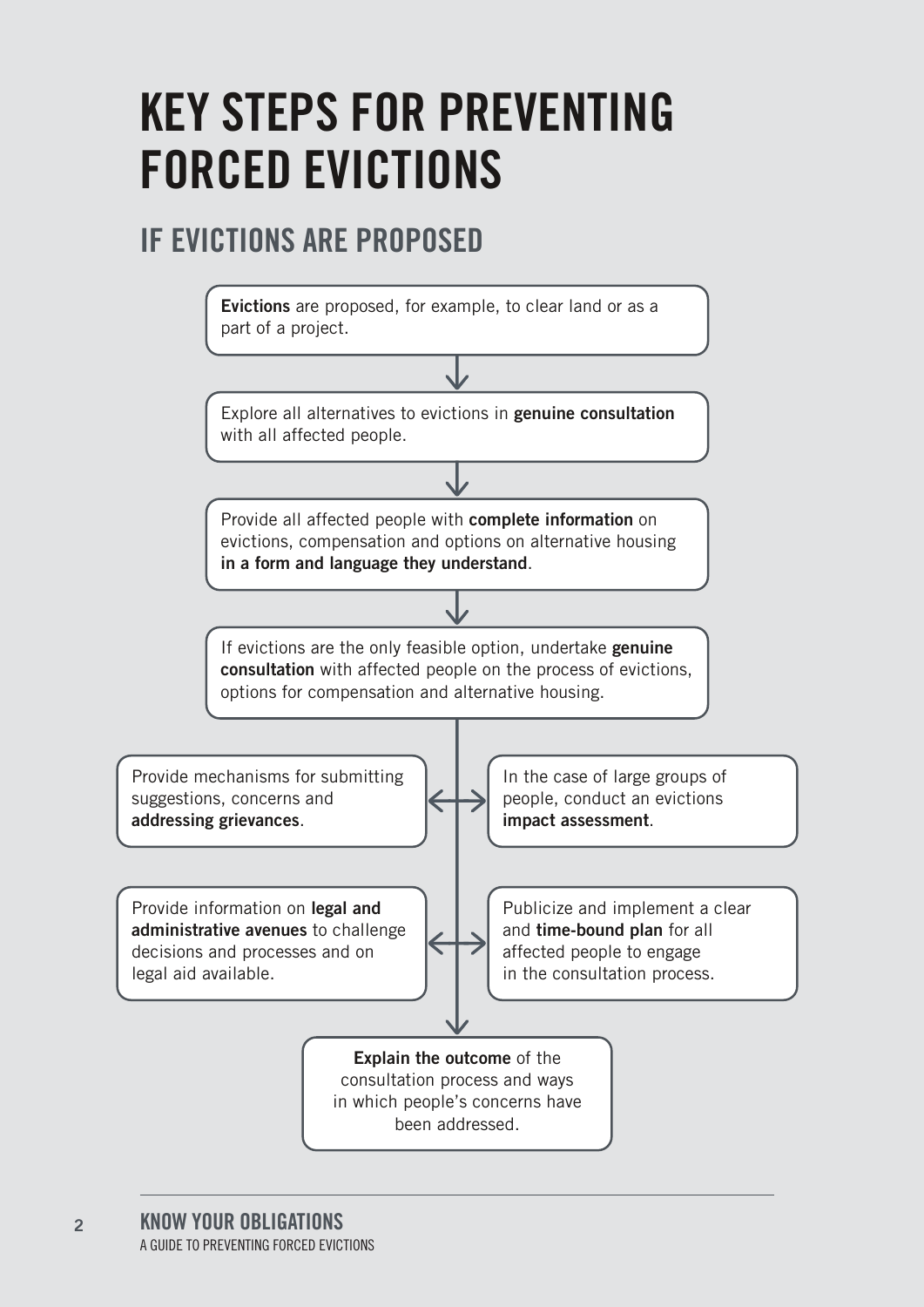## **ONCe CONSULTATIONS ARe SATISfACTORILY COmpLeTed**

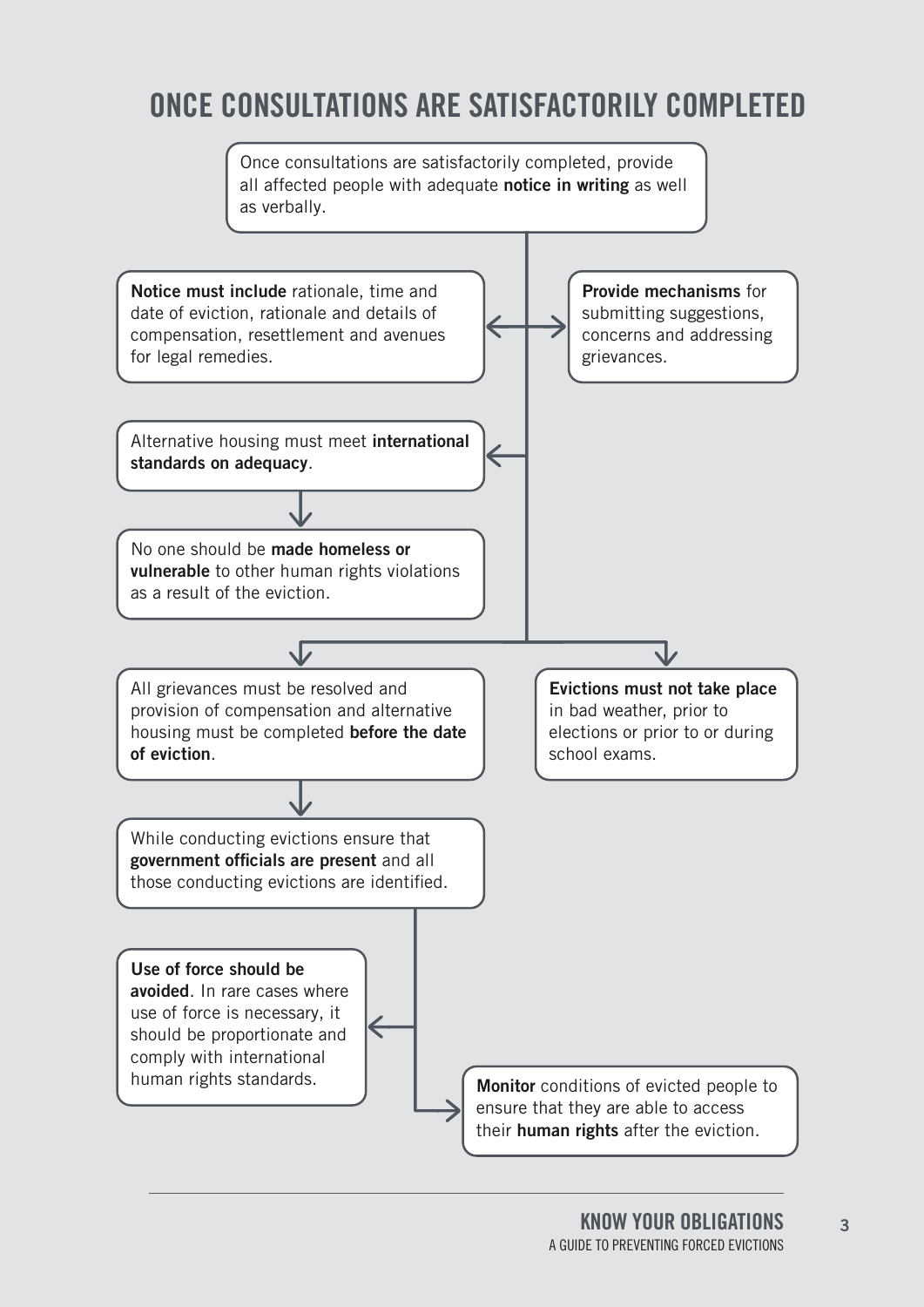THIS PUBLICATION HAS BEEN DEVELOPED AS A GUIDE FOR LOCAL AUTHORITIES. **PUBLIC OFFICIALS AND OTHERS ACTING ON BEHALF OF THE STATE TO MEET THEIR** OBLIGATIONS WITH RESPECT TO THE RIGHT TO ADEQUATE HOUSING. IT OUTLINES THE **MAIN INTERNATIONAL HUMAN RIGHTS** STANDARDS ON THE RIGHT TO ADEQUATE HOUSING, AND GIVES PRACTICAL GUIDANCE ON KEY MEASURES THAT MUST BE **IINDERTAKEN WHEN PLANNING PROJECTS** THAT MAY INVOLVE EVICTIONS, OR WHEN CARRYING OUT OR AUTHORIZING EVICTIONS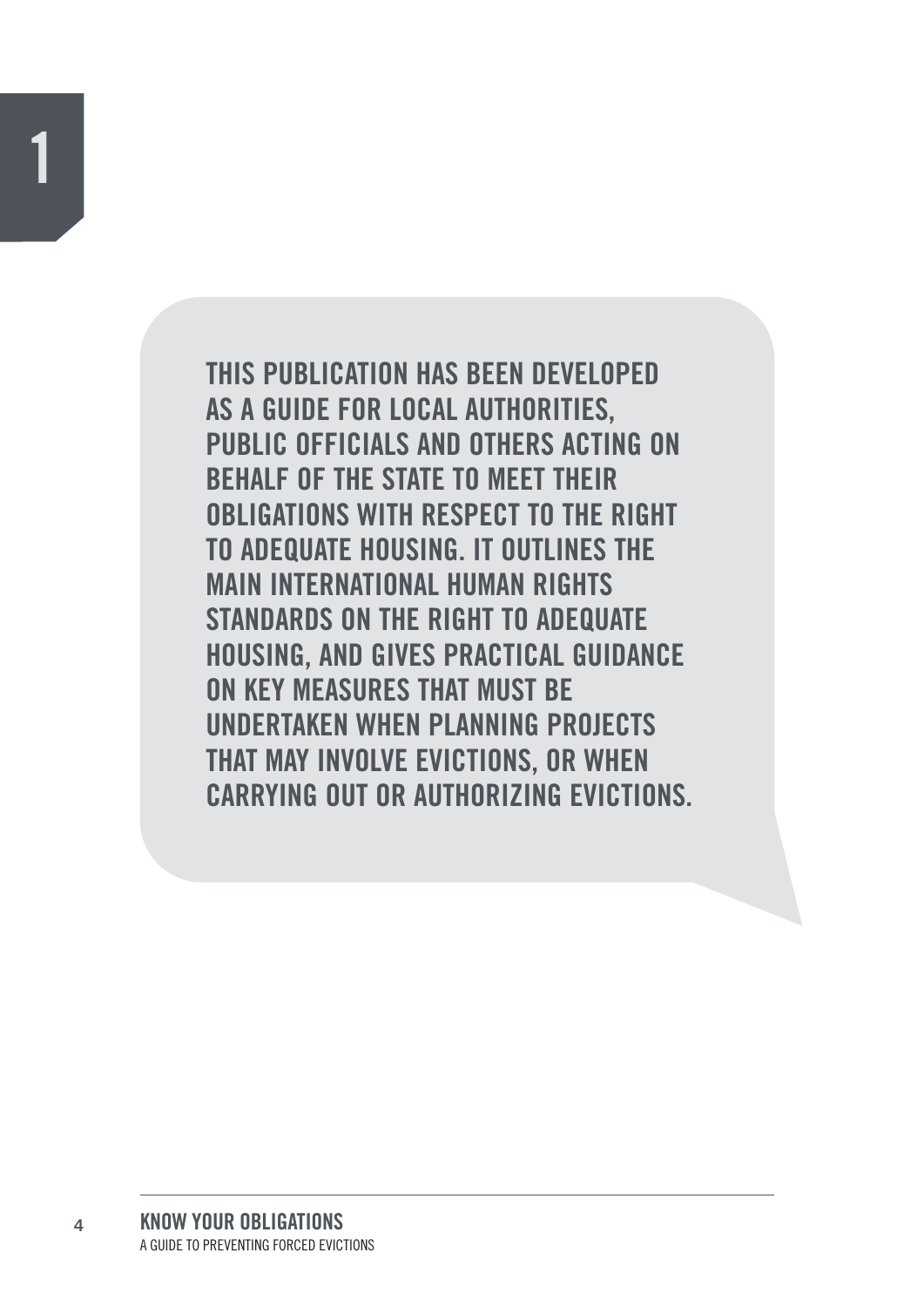# **WhAT IS ThIS GUIde ABOUT?**

Everyone has a right to adequate housing and all national and local governments, and their representatives, have a legal obligation to respect, protect and fulfil this human right. The right to adequate housing includes a prohibition on forced evictions.

#### **A forced eviction is the removal of people against their will from the homes, or land, they occupy, without due process and legal safeguards, including adequate notice, legal remedies and compensation for their losses.**

Local authorities are frequently the first point of contact in the planning and delivery of housing. Often, they are also key stakeholders in projects concerning infrastructure, city regeneration or reorganization, and large-scale events which are also the most common triggers for forced evictions. Regardless of the reasons for an eviction, local authorities are directly or indirectly involved in its implementation. They can, therefore, play an important role in ensuring that people are able to access their right to adequate housing and that they are protected from forced evictions.

Local authorities often have to balance conflicting interests in relation to the use and development of land. They may come under pressure from private landowners who want them to remove people living on the land; they may have to weigh the benefits of building a hospital against the harm caused to people who face eviction from the site where the hospital is to be built. These situations are challenging, but **authorities must ensure that they balance interests in a principled way and that their efforts are directed to protecting the rights of all concerned, especially by minimizing negative impacts on already disadvantaged groups.**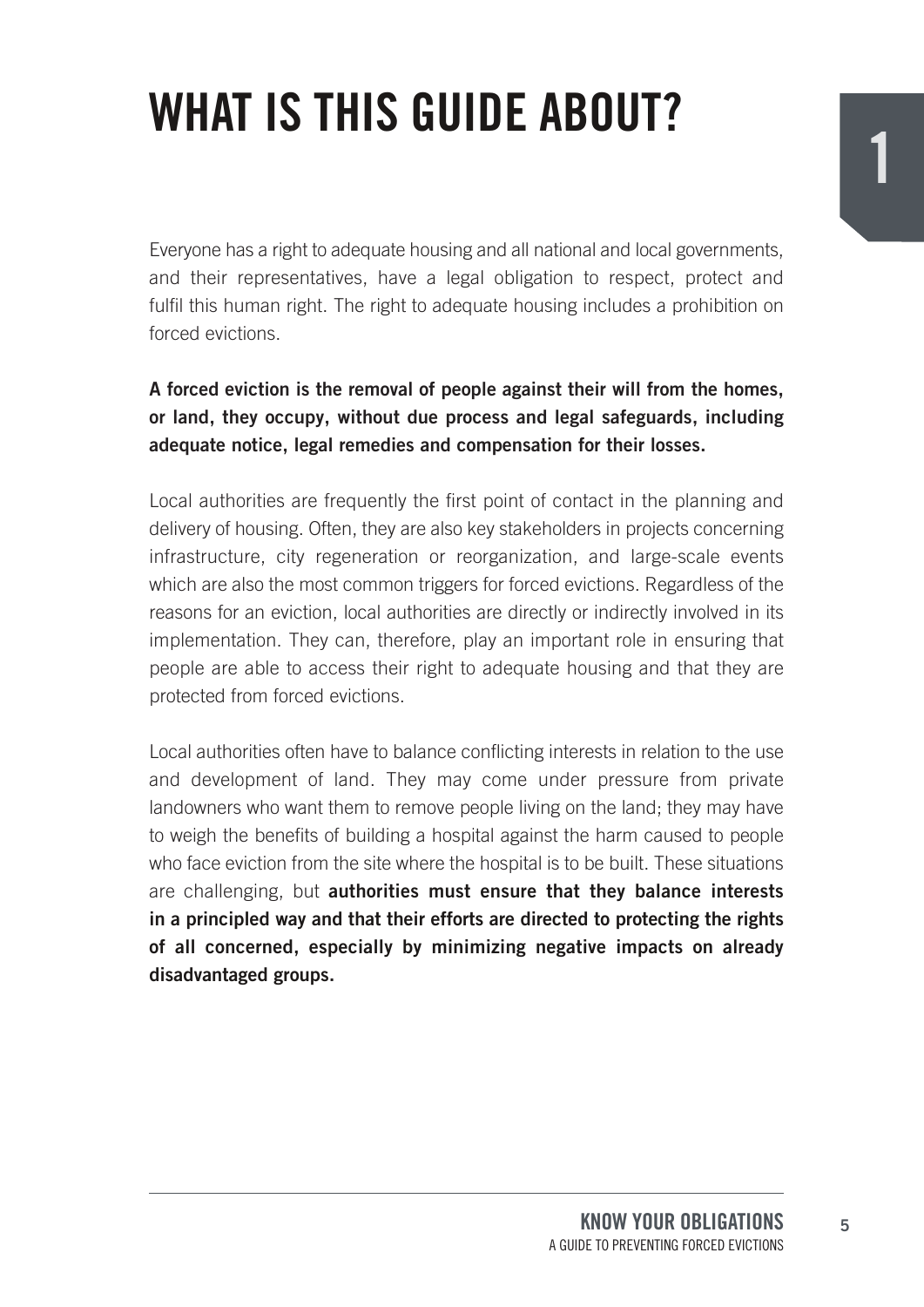In many contexts, cases of eviction are made worse by negative attitudes among public officials and others towards people living without security of tenure (such as residents of slums and informal settlements, and "squatters"). Local authorities may see their role as enforcing laws against these groups or view these groups as a public nuisance. Such attitudes ignore the deeper reasons that lead people to live in precarious situations and which lead to the creation of slums and informal settlements: migration in search of work, the lack of legal avenues to find affordable housing, the effect of years of neglect or even complicity by corrupt officials in the creation of slums and informal settlements.

It is essential that authorities find sustainable solutions for people who lack security of tenure. State intervention must improve their situation, not worsen it. Under international law, due process must be followed before carrying out evictions regardless of whether the people concerned have legal claims to the land or the house they inhabit. If authorities fail to find adequate housing solutions for people who have to be evicted, in addition to the harm that this may cause through loss of work, investment in homes and access to health care and education, it can force people to live in increasingly precarious situations and risk repeated evictions.

**This guide highlights some of the steps authorities must take to prevent forced evictions and protect the right to adequate housing.**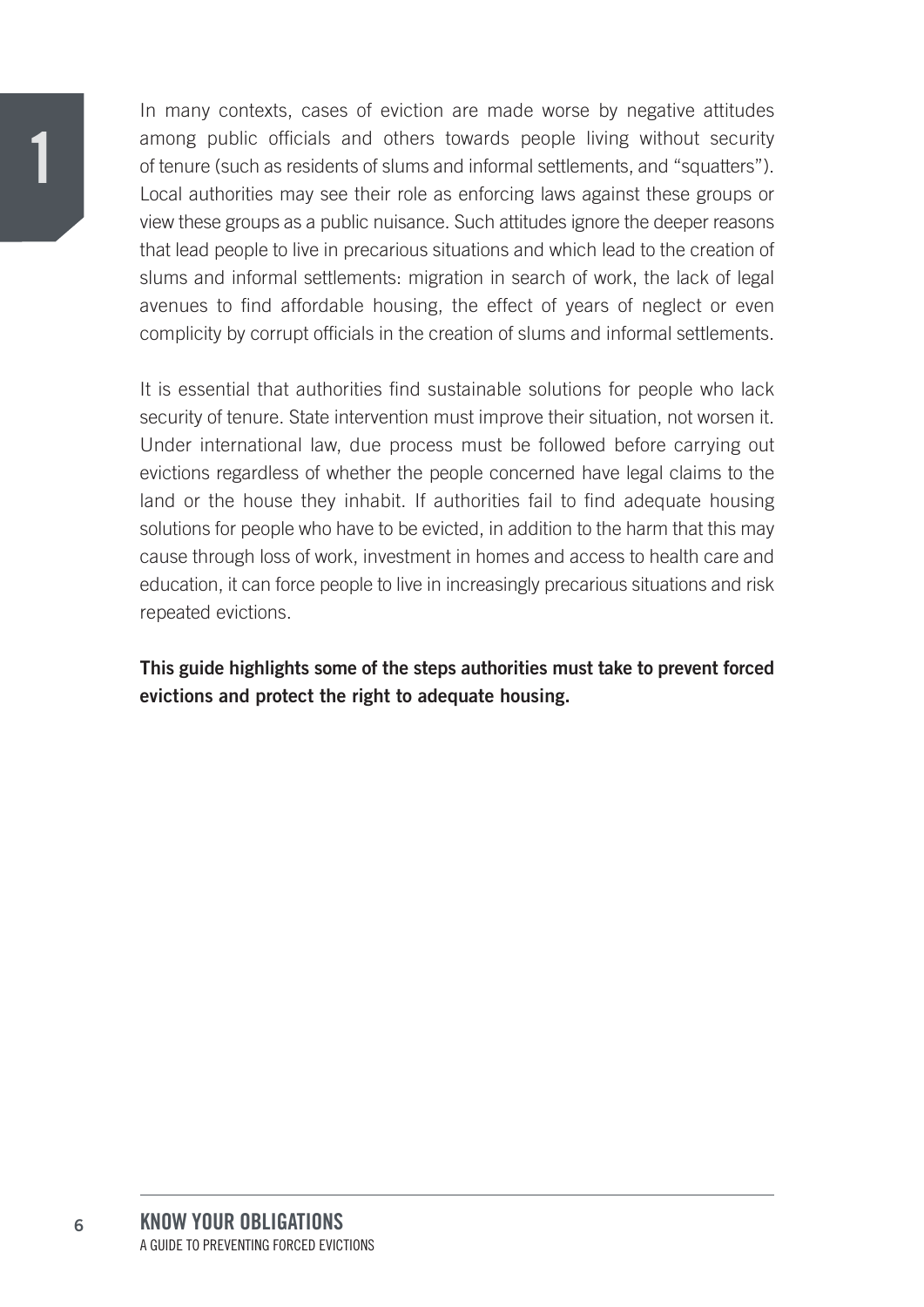# **The RIGhT TO AdeqUATe hOUSING**

**"[T]he RIGhT TO hOUSING ShOULd NOT Be INTeRpReTed IN A NARROW OR ReSTRICTIve SeNSe WhICh eqUATeS IT WITh, fOR exAmpLe, The SheLTeR pROvIded BY meReLY hAvING A ROOf OveR ONe'S heAd OR vIeWS SheLTeR exCLUSIveLY AS A COmmOdITY. RATheR IT ShOULd Be SeeN AS The RIGhT TO LIve SOmeWheRe IN SeCURITY, peACe ANd dIGNITY."**

UN Committee on Economic, Social and Cultural Rights, General Comment 4: The right to adequate housing, 13 December 1991, para 7

All governments are a party to one or more international human rights treaties, which guarantee the right to adequate housing.

The International Covenant on Economic, Social and Cultural Rights (ICESCR) is the main treaty on the right to adequate housing. Article 11.1 of the Covenant states that all parties to it must "recognize the right of everyone to an adequate standard of living for himself and his family, including adequate food, clothing and housing, and to the continuous improvement of living conditions. The States Parties will take appropriate steps to ensure the realization of this right, recognizing to this effect the essential importance of international co-operation based on free consent."

The UN Committee on Economic, Social and Cultural Rights (the UN Committee) is a body of independent experts mandated to interpret the ICESCR and monitor its implementation by state parties. The Committee provides authoritative interpretation of human rights in the Covenant through documents called General Comments. The Committee's explanation of the content of the right to adequate housing and the obligations of states is published in General Comment 4 (on the right to adequate housing) and General Comment 7 (on forced evictions).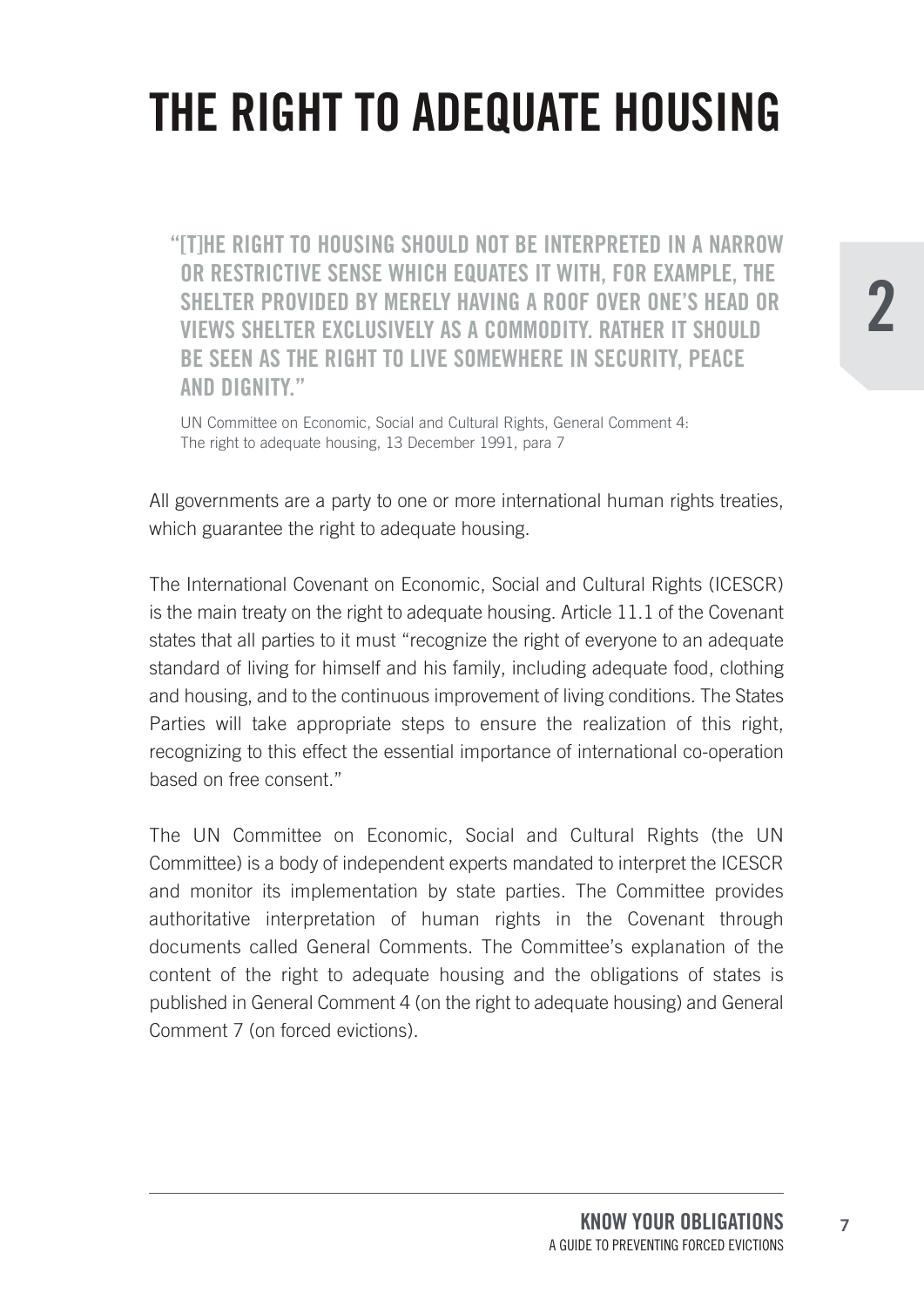The right to adequate housing is also protected under various international and regional human rights treaties, including the International Covenant on Civil and Political Rights and the International Convention on the Elimination of All Forms of Racial Discrimination.**<sup>1</sup>**

### **ALL ORGANS Of The STATe mUST COmpLY WITh ITS INTeRNATIONAL OBLIGATIONS**

When a state becomes a party to any international treaty, it is legally bound to perform its obligations under that treaty, including by implementing treaty standards nationally. The state will be responsible if any organ (person or entity) of the state, based in any of its divisions (central, provincial or local government), acts in a manner which is inconsistent with its international obligations. This applies equally to any person acting as an agent of the state or on its instructions. The state cannot use provisions in domestic law to justify as failure to perform its obligations under the international treaties. For example, governments cannot say that, because they have a federal system, they are not responsible for the actions of municipalities that violate the right to adequate housing.

Therefore, regardless of the kind of legal system in the country or the way in which responsibilities are divided between central and local authorities, if any public official or agent of the state fails to comply with international human rights legal standards on the right to adequate housing, the government is responsible and can be held to account for the breach of international law.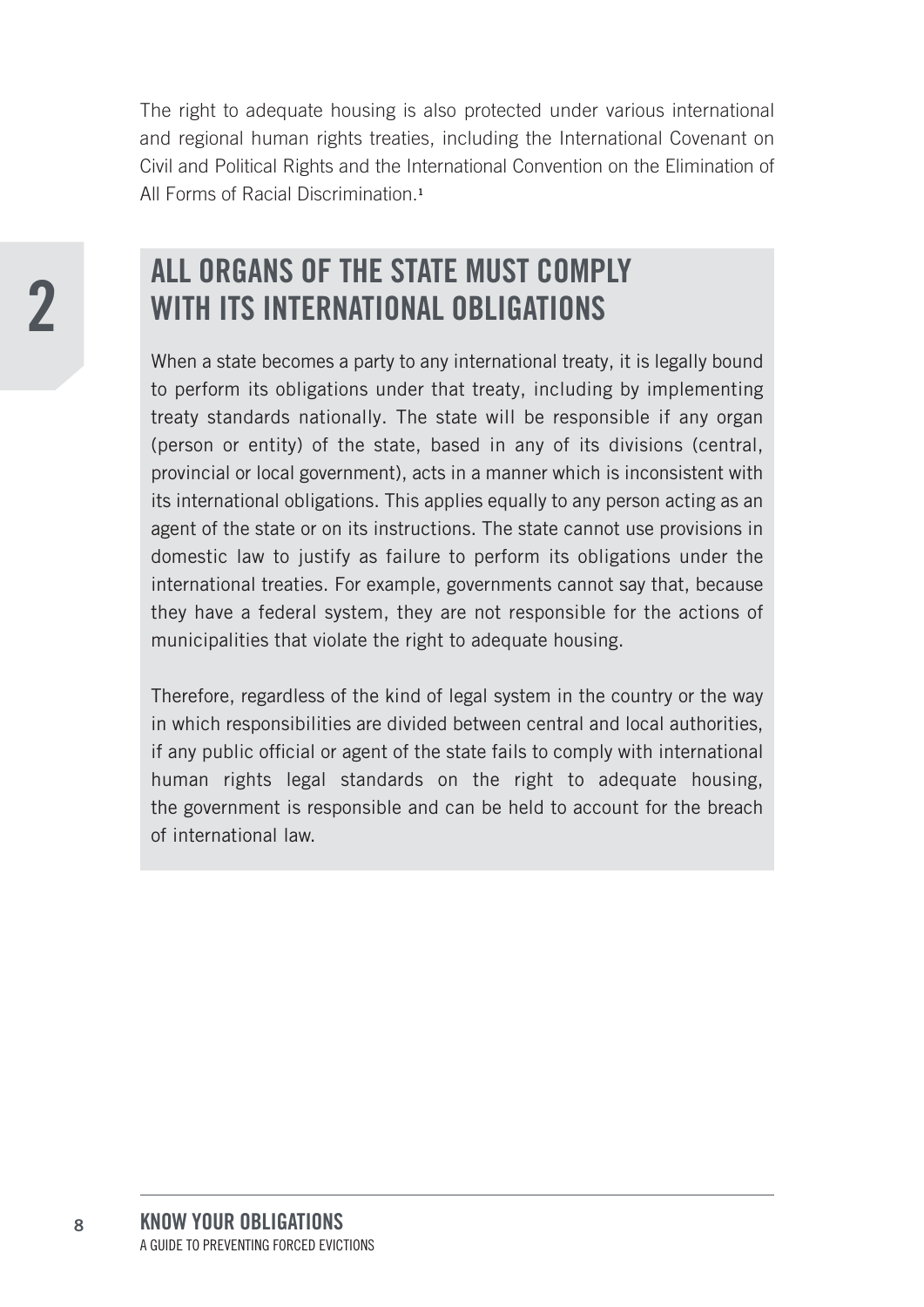## **OBLIGATIONS UNdeR The RIGhT TO AdeqUATe hOUSING**

States are required to respect, protect and fulfil the right to adequate housing.

In order to respect the right to adequate housing, governments must not interfere with people's housing situations without due process and must not carry out forced evictions.

Public officials have a duty to protect people from any interference with their rights by third parties, such as landlords and companies.

Forced evictions violate the right to adequate housing and must be prevented in practice and prohibited under domestic law. Governments must have legislation in place to prohibit forced evictions, prevent discrimination by landlords and regulate rents and housing conditions.

In line with available resources, governments must take concrete and targeted steps to improve housing and living conditions for all people, as quickly as possible.

In order to fulfil their international obligations, governments must adopt all appropriate legislative, administrative, budgetary, judicial, promotional and other measures required to realize the right to adequate housing for all. Policies and programmes must be developed and implemented in a manner that increases access to adequate housing for all, and improves housing conditions within the country.

**At the minimum, governments must prioritize access to a basic level of housing for everyone**, for example by preventing and addressing homelessness. Governments and public officials, while carrying out their functions, should also prioritize the most disadvantaged groups when allocating resources, and guarantee the right of people to participate in and be consulted on decisions that will affect their lives. Effective remedy must be provided if any of these rights are violated.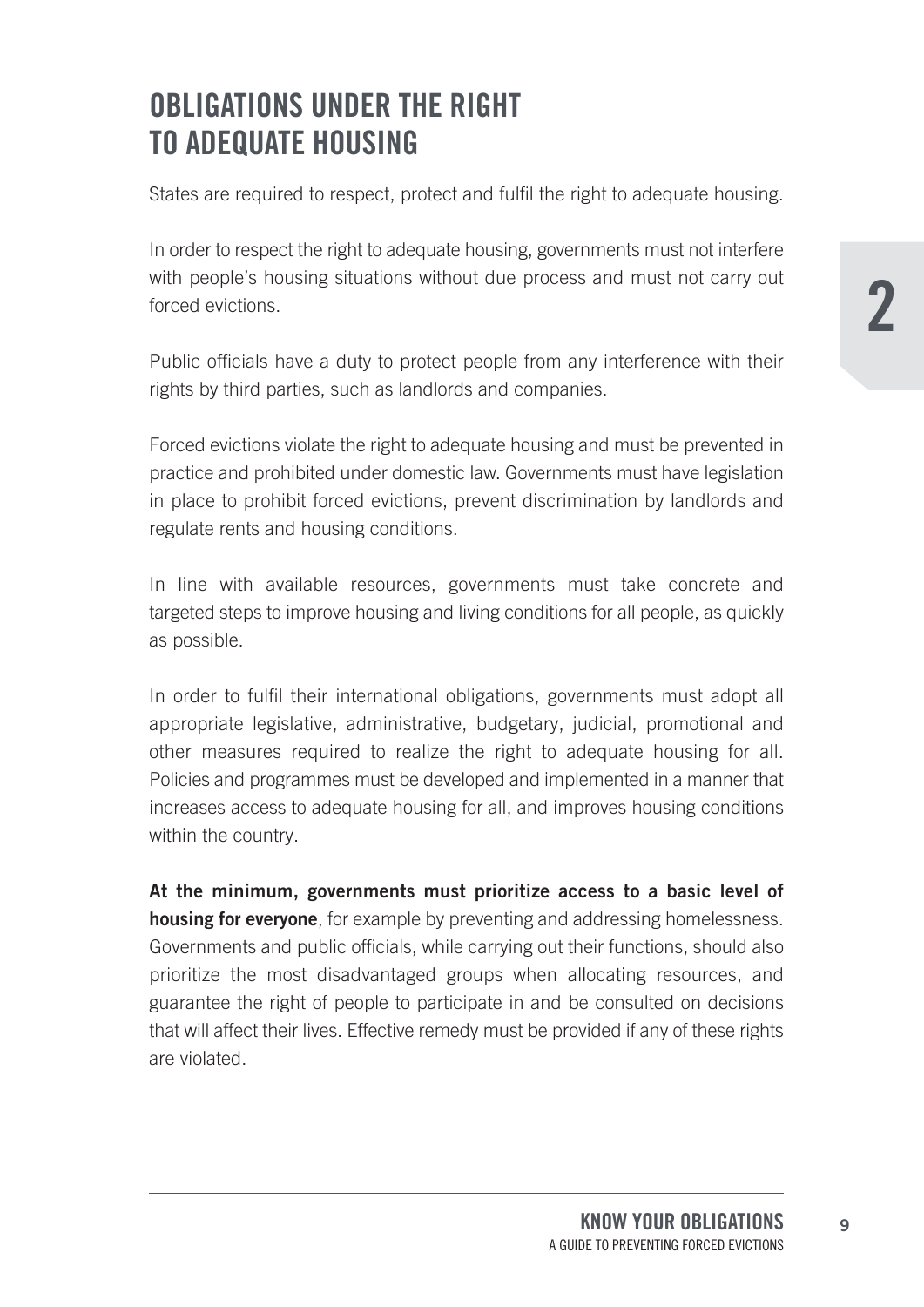### **GOVERNMENTS MILST IMPLEMENT THE FOLLOWING meASUReS WITh ImmedIATe effeCT**

- $\Delta$  Recognize and protect the right to adequate housing as a legal right, enforceable by the courts.
- $\trianglelefteq$  Ensure that everyone has at least a minimum level of security of tenure and protection against forced evictions.
- $\unlhd$  Adopt and implement a law which prohibits forced evictions and which sets out safeguards that must be complied with prior to any eviction.
- $\blacktrianglelefteq$  Prohibit and address discrimination, including racial segregation and discrimination against women in housing.
- $\trianglelefteq$  Introduce effective mechanisms to monitor the housing situation in the country. These mechanisms should identify people who lack a minimum degree of security of tenure, the homeless, people who live in inadequate housing and groups who face the greatest barriers in realizing their right to adequate housing. Governments must act on and regularly update this information to assess their progress.
- $\Box$  Ensure that all programmes and any allocated resources linked to housing prioritize those who are worst off.
- $\blacktriangleright$  Prioritize provision of basic services, including minimum essential levels of safe water and sanitation.
- $\Box$  Review and modify rules and regulations on housing construction, planning and zoning to promote housing for all and try and make it easier rather than harder for people living in poverty to build or maintain their homes.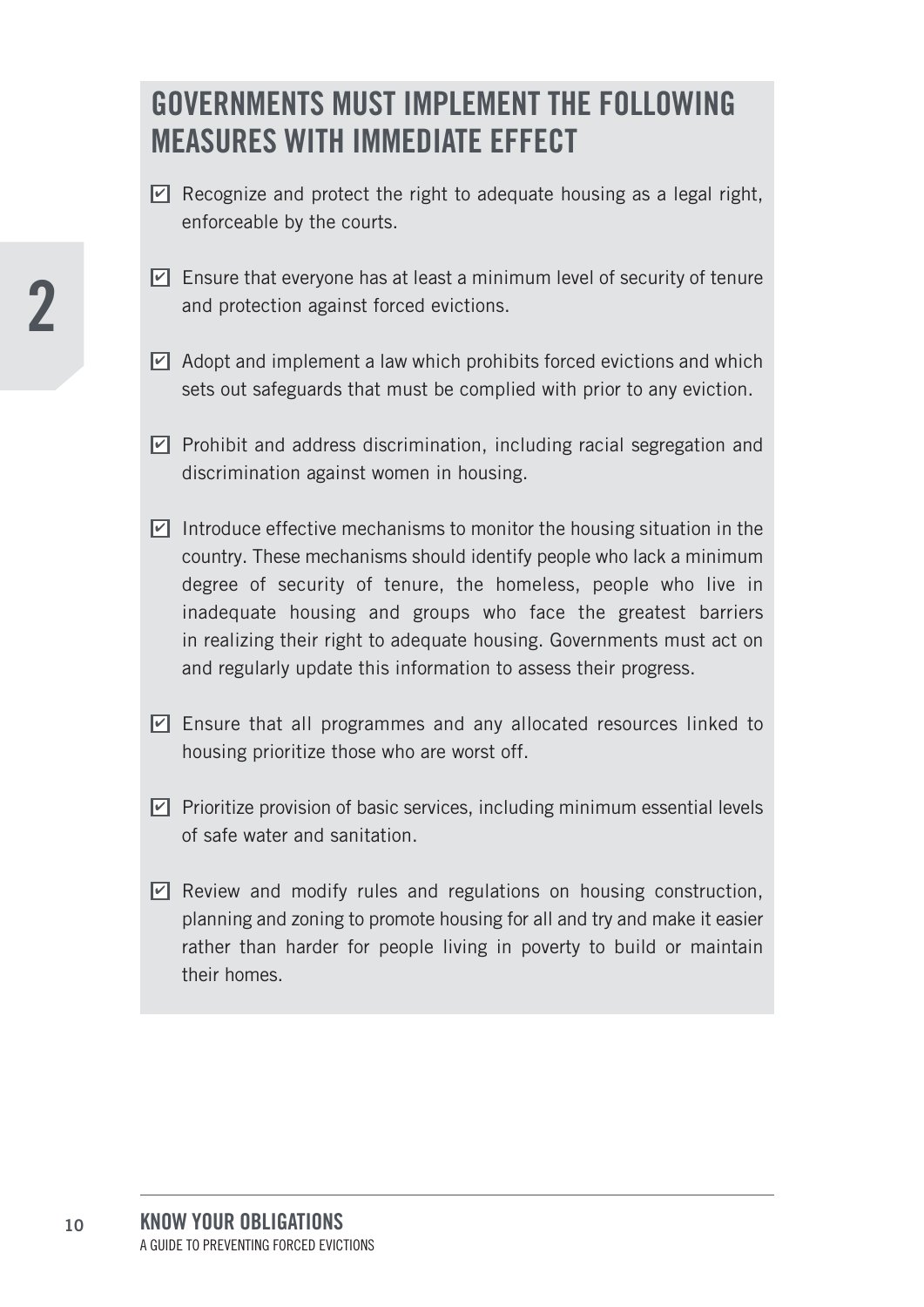- $\mathbf{\Sigma}\text{ }$  Ensure that the costs of housing and materials to build homes are affordable, particularly for the poorest people.
- $\trianglelefteq$  Introduce measures to ensure affordability of housing, such as regulations on rent levels and other housing-related costs, and ensure that increases in rents, mortgages and other forms of housing finance do not threaten people's ability to satisfy other needs.
- $\Delta$  Adopt a housing policy which prioritizes a basic level of housing for everyone and sets out time-limited goals to progressively improve housing conditions, and ensure the participation of people, particularly disadvantaged groups in formulation of such a strategy.
- $\blacktriangleright$  Introduce standards to ensure housing is "adequate", setting out requirements of habitability, location and availability of services, facilities and infrastructure, in line with the international standards.
- $\trianglelefteq$  Set-up effective mechanisms for monitoring all authorities, at national and local levels, to ensure that they act consistently with the state's international obligations.
- $\Box$  Ensure that people are able to participate in and are consulted over decisions that will affect their lives.
- $\blacktrianglelefteq$  Provide for effective remedies and reparations to all people, whose right to adequate housing has been violated, including through recourse to the courts where necessary.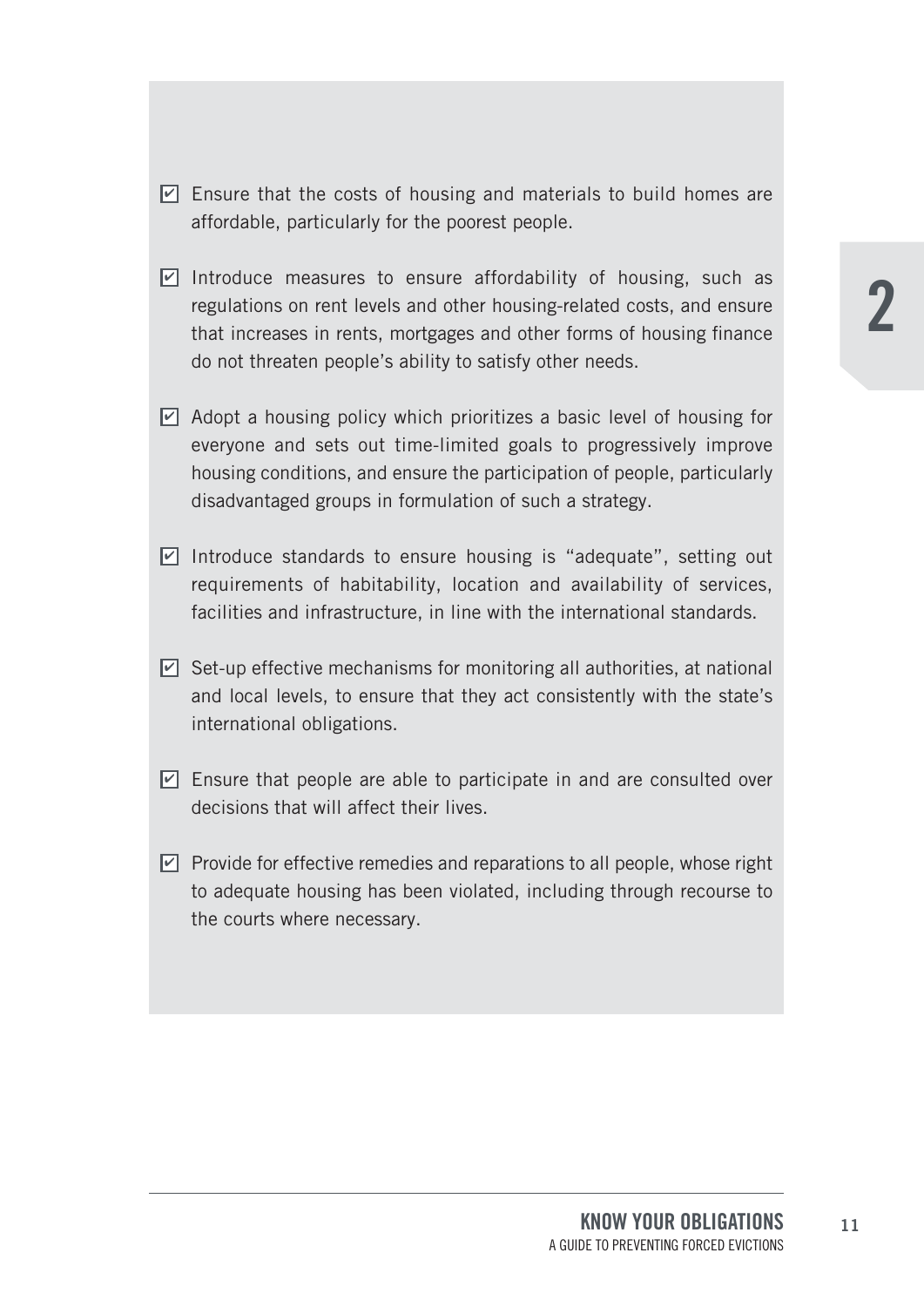## **FORCED EVICTIONS**

"FORCED EVICTIONS INTENSIFY INEQUALITY, SOCIAL CONFLICT. SEGREGATION AND 'GHETTOIZATION'. AND INVARIABLY AFFECT THE POOREST, MOST SOCIALLY AND ECONOMICALLY VULNERABLE AND MARGINALIZED SECTORS OF SOCIETY. ESPECIALLY WOMEN. CHILDREN. MINORITIES AND INDIGENOUS PEOPLES."

UN Basic Principles and Guidelines on Development-based Evictions and Displacement, para 7

### **WHAT IS A FORCED EVICTION?**

A forced eviction is the removal of people against their will, from the homes or land they occupy, without legal protections and other safeguards.<sup>2</sup> The UN Committee on Economic, Social and Cultural Rights has stated that instances of forced eviction are incompatible with the requirements of the Covenant,<sup>3</sup> emphasizing that a state "must refrain from force evictions and ensure that the law is enforced against its agents or third parties who carry out forced evictions "4

The Committee identifies security of tenure as a crucial element in determining adequacy of housing and has stated that "Legal security of tenure takes various forms, including rental (public and private) accommodation, cooperative housing, lease, owner-occupation, emergency housing and informal settlements, including occupation of land or property. Notwithstanding the type of tenure, all persons should possess a degree of security of tenure which guarantees legal protection against forced eviction.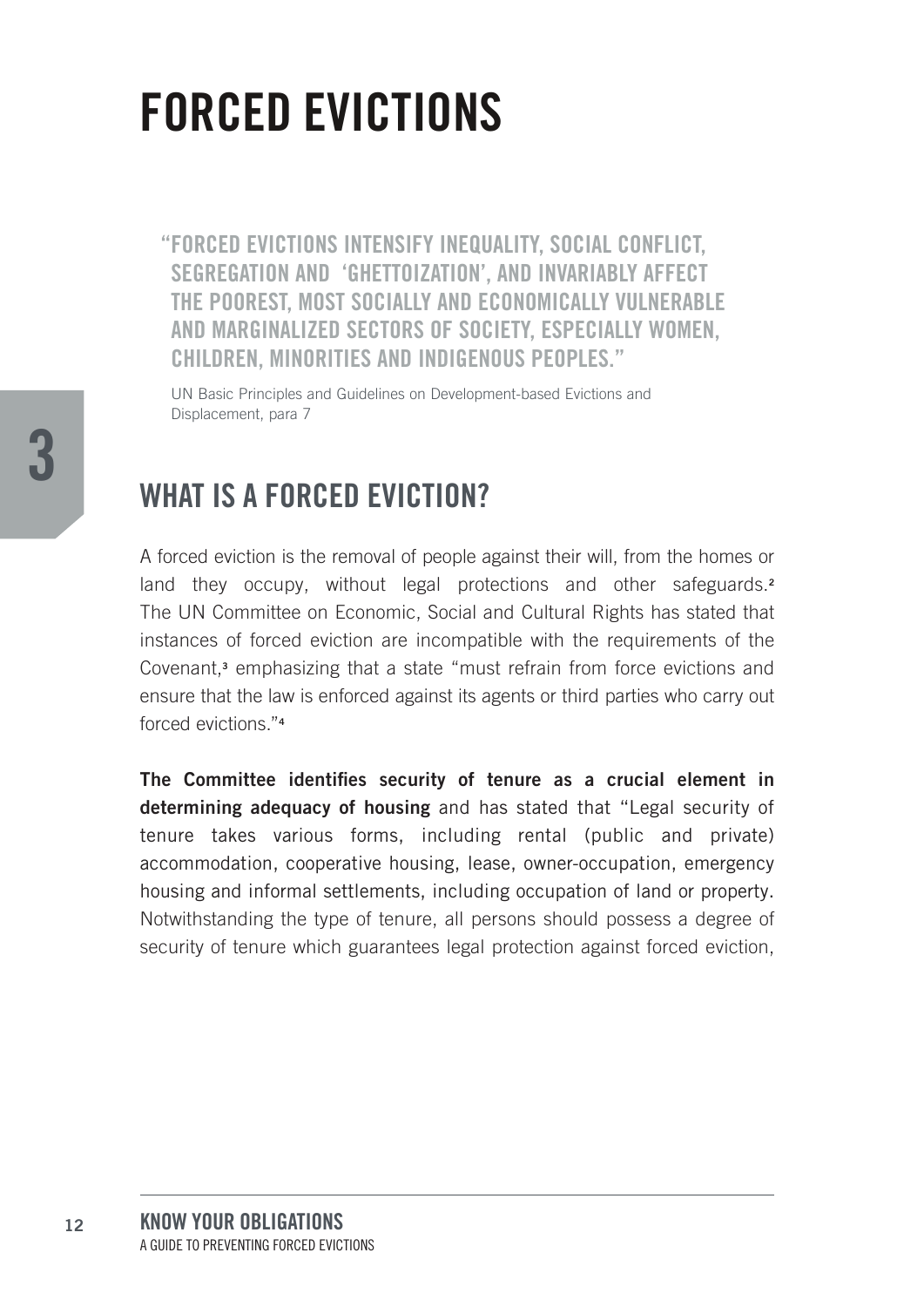harassment and other threats. States parties should consequently take immediate measures aimed at conferring legal security of tenure upon those persons and households currently lacking such protection, in genuine consultation with affected persons and groups." **<sup>5</sup>**

In addition, the UN Human Rights Committee has stated that forced evictions contravene Article 17 of the International Covenant on Civil and Political Rights, which upholds the right to protection against arbitrary or unlawful interference with a person's privacy, family or home.**<sup>6</sup>** Forced evictions have also been held to contravene the International Convention on the Elimination of All Forms of Racial Discrimination, the UN Convention on the Rights of the Child and the UN Convention on the Elimination of All Forms of Discrimination Against Women. The UN Committee Against Torture stated in the case of *Hairizi Dzemail v Yugoslavia*<sup>7</sup> that, in certain circumstances, forced evictions may amount to cruel, inhuman or degrading treatment or punishment, and contravene Article 16 of its Convention.

**The UN Commission on Human Rights has also recognized that forced evictions constitute gross violations of a range of human rights**, in particular the right to adequate housing.**<sup>8</sup>**

The UN Special Rapporteur on adequate housing, an independent expert mandated to report, advise and provide technical assistance to governments on the right to adequate housing, developed the Basic Principles and Guidelines on Development-based Evictions and Displacement. The guidelines reflect existing standards and jurisprudence on the issue of forced eviction.**<sup>9</sup>** They describe in detail the steps that should be taken before, during and after evictions in order to ensure compliance with international human rights law. While the Basic Principles focus in particular on evictions and displacement arising from large-scale development projects, which typically affect large numbers of people, their guidance is useful for all kinds of evictions.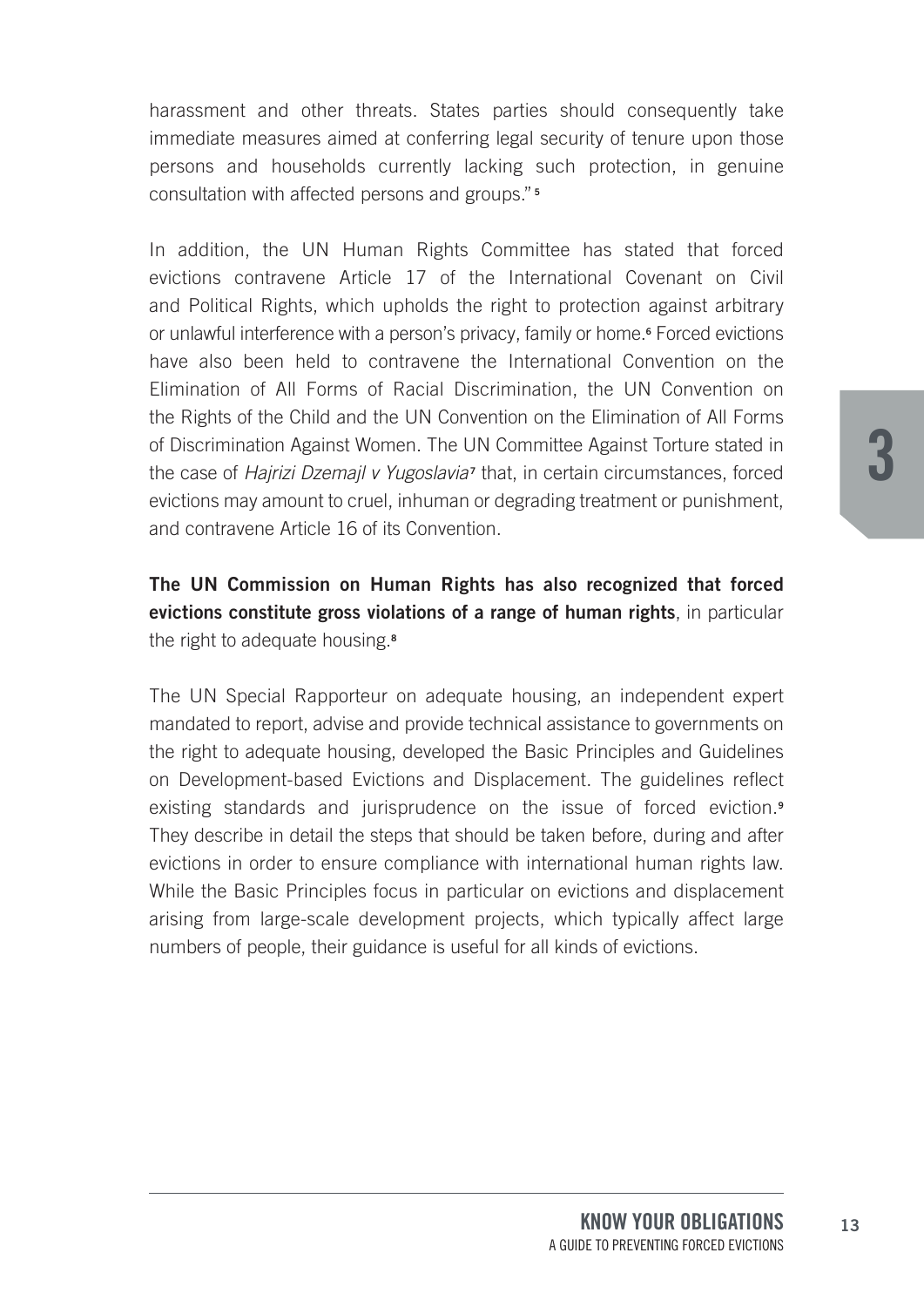## **LeGAL SAfeGUARdS TO pReveNT fORCed evICTIONS**

Under international human rights law, evictions may be carried out only as a last resort, once all other feasible alternatives have been explored in genuine consultation with the people affected. Evictions cannot be carried out until appropriate procedural and legal safeguards are in place, such as providing those affected with:

- Opportunities for genuine consultation.
- Adequate and reasonable notice prior to the eviction.
- $\blacksquare$  Information about the proposed eviction and, where applicable, about the alternative purpose for which the land or housing is to be used; to be made available in reasonable time.
- n Government officials or their representatives to be present during an eviction.
- **Proper identification of anyone carrying out the eviction.**
- Ensuring that evictions are not carried out in bad weather or at night.
- **n** Legal remedies.
- $\blacksquare$  Legal aid, where possible, to people who are in need of it to seek redress from the courts.

**Governments must also ensure that no one is made homeless or vulnerable to other human rights violations as a consequence of an eviction**. People must be compensated for all losses and governments must provide adequate alternative housing to those who cannot provide for themselves.

Compensation and alternative housing including resettlement must be provided before the date of eviction. All resettlement measures, such as construction of homes, provision of water, electricity, sanitation, schools, access roads and allocation of land and sites, must comply with international human rights standards.**<sup>10</sup>**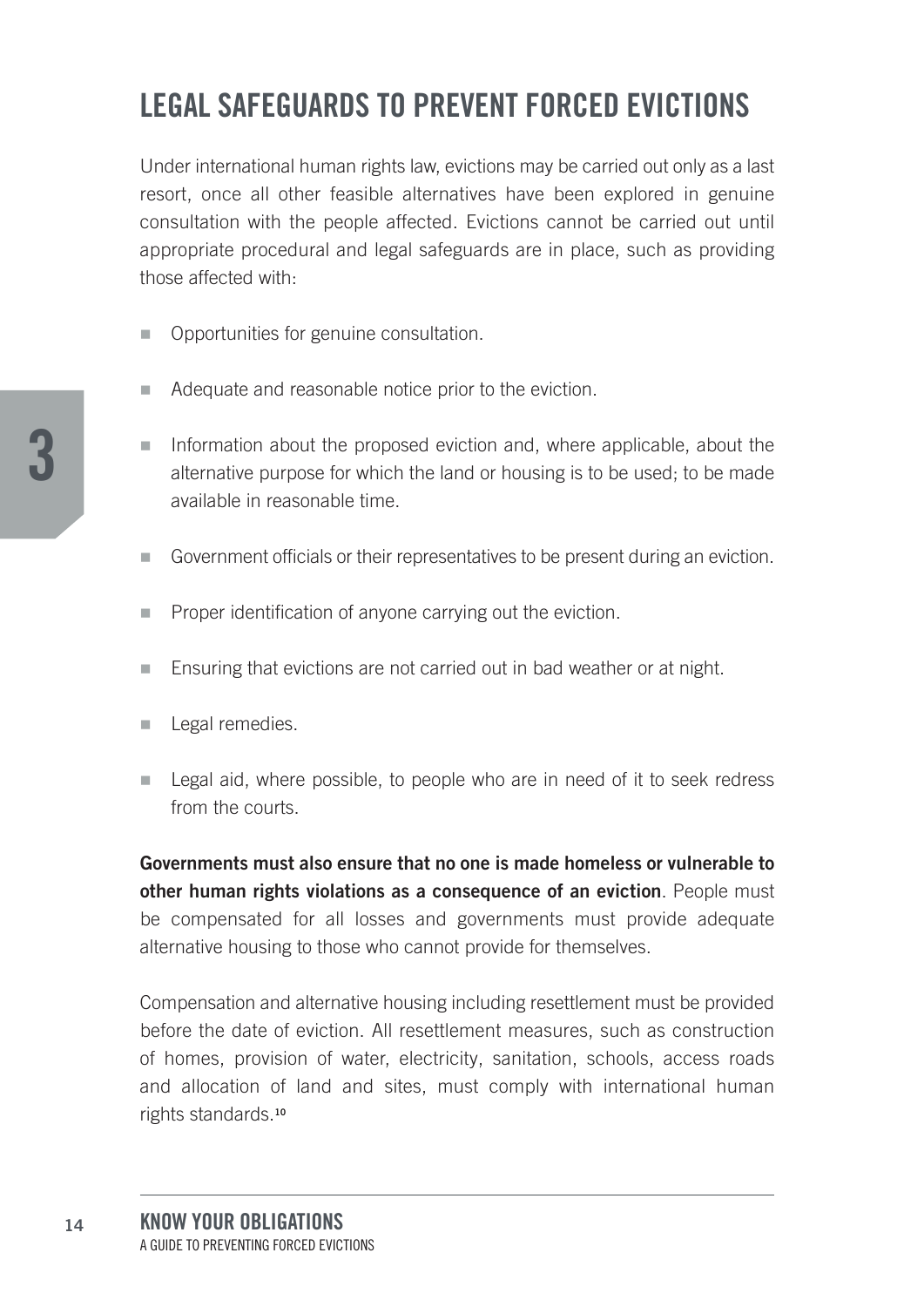These requirements apply to all evictions, regardless of whether the people being evicted rent, own, or occupy the land or housing in question, including those living in informal settlements.

#### **Public officials have a duty to ensure that all evictions, including those ordered by courts or carried out by private actors, comply with these safeguards, and that when they do not, the victims of the forced evictions have access to effective remedies.**

The UN Committee on Economic, Social and Cultural Rights has emphasized that governments must pass laws banning forced eviction, stating that "Such legislation should include measures which (a) provide the greatest possible security of tenure to occupiers of house and land (b) conform to the Covenant and (c) are designed to control strictly the circumstances under which evictions may be carried out. The legislation must also apply to all agents acting under the authority of the State or who are accountable to it." The UN Committee adds that "States parties should therefore review relevant legislation and policies to ensure that they are compatible with the obligations arising from the right to adequate housing and repeal or amend any […] that are inconsistent with the requirements of the Covenant."**<sup>11</sup>**

International human rights law recognizes that authorities may legitimately carry out evictions in a number of situations, such as when people have persistently not paid their rent or when a particular area of land is essential for a project that serves a significant public interest. Evictions carried out in accordance with the law and international human rights standards do not constitute a forced eviction. Although the use of force must be avoided, the prohibition on forced evictions does not apply to all evictions carried out by force as long as the force used is compliant with international law. This means that force must be used as a last resort, when absolutely necessary, and any force used must be proportionate and reasonable. Hence if a government has put in place all necessary legal safeguards, the eviction would not amount to a forced eviction.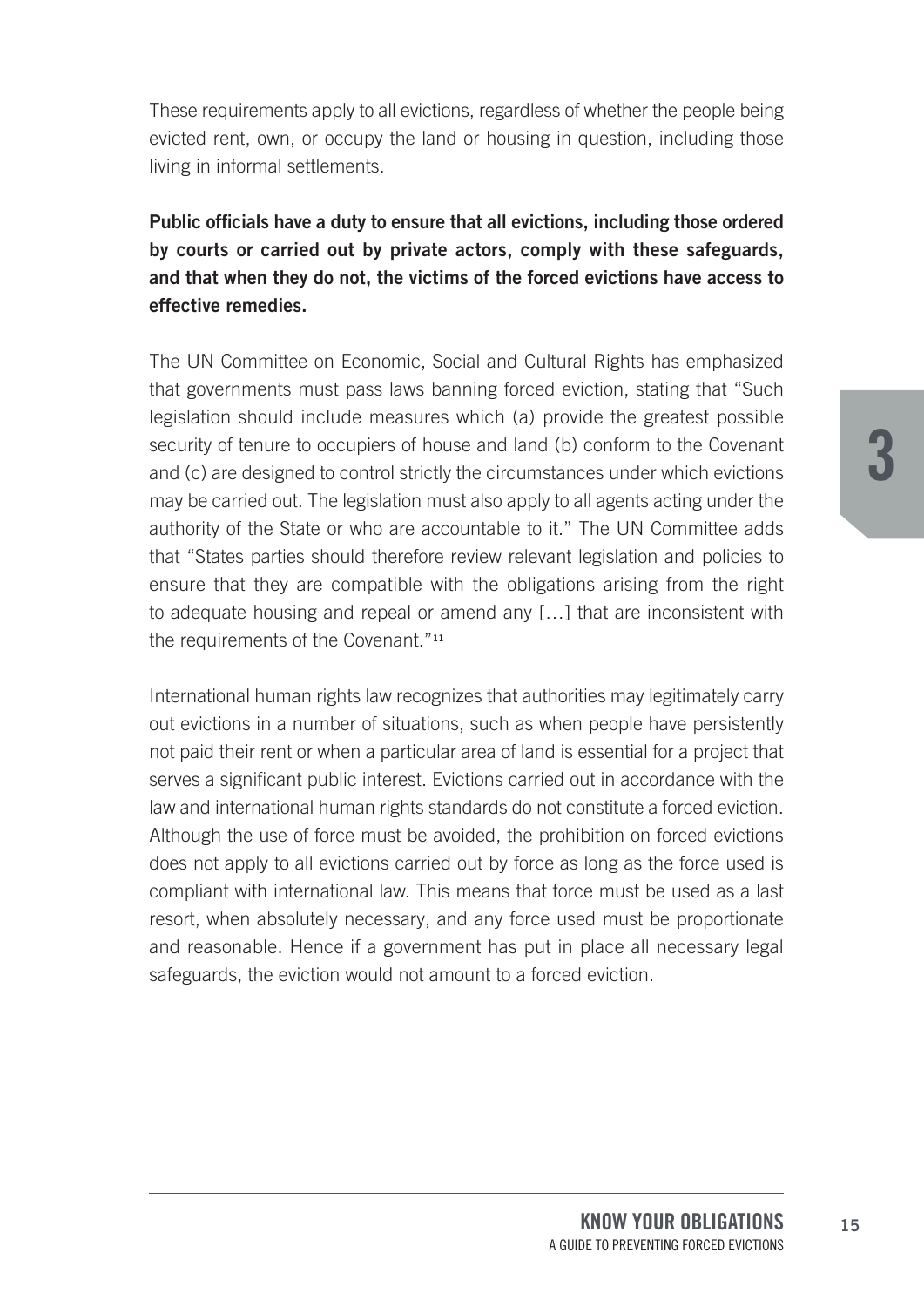## **ENSURING EVICTIONS COMPLY WITH INTERNATIONAL STANDARDS**

"STATES SHALL ENSURE THAT EVICTIONS ONLY OCCUR IN EXCEPTIONAL CIRCUMSTANCES, EVICTIONS REQUIRE FULL JUSTIFICATION GIVEN THEIR ADVERSE IMPACT ON A WIDE RANGE OF INTERNATIONALLY **RECOGNIZED HUMAN RIGHTS."** 

UN Basic Principles and Guidelines on Development-based Evictions and Displacement, para 21

### **EQUALITY AND NON-DISCRIMINATION**

Authorities must ensure that evictions and all processes related to eviction. including resettlement, do not directly or indirectly result in or aggravate patterns of discrimination and gender inequality.

While planning projects or considering evictions for any purpose, authorities must assess if any particular groups of people are at higher risk of evictions or have been disproportionately affected by evictions. For instance, certain ethnic groups may be over-represented in informal settlements or other situations where people lack security of tenure due to historical patterns of discrimination. Authorities must address the underlying reasons for this, including by rectifying gaps in laws or policies, and taking positive measures to combat discrimination and improve security of tenure for such groups.

Local and other authorities must also ensure that all processes related to evictions are undertaken in a non-discriminatory manner and promote gender equality. Evervone should have access to consultation, legal remedy, compensation and resettlement without discrimination. International human rights law strictly prohibits discrimination on the basis of race, ethnicity, minority or Indigenous status, gender, religion, language, national or social origin, political or other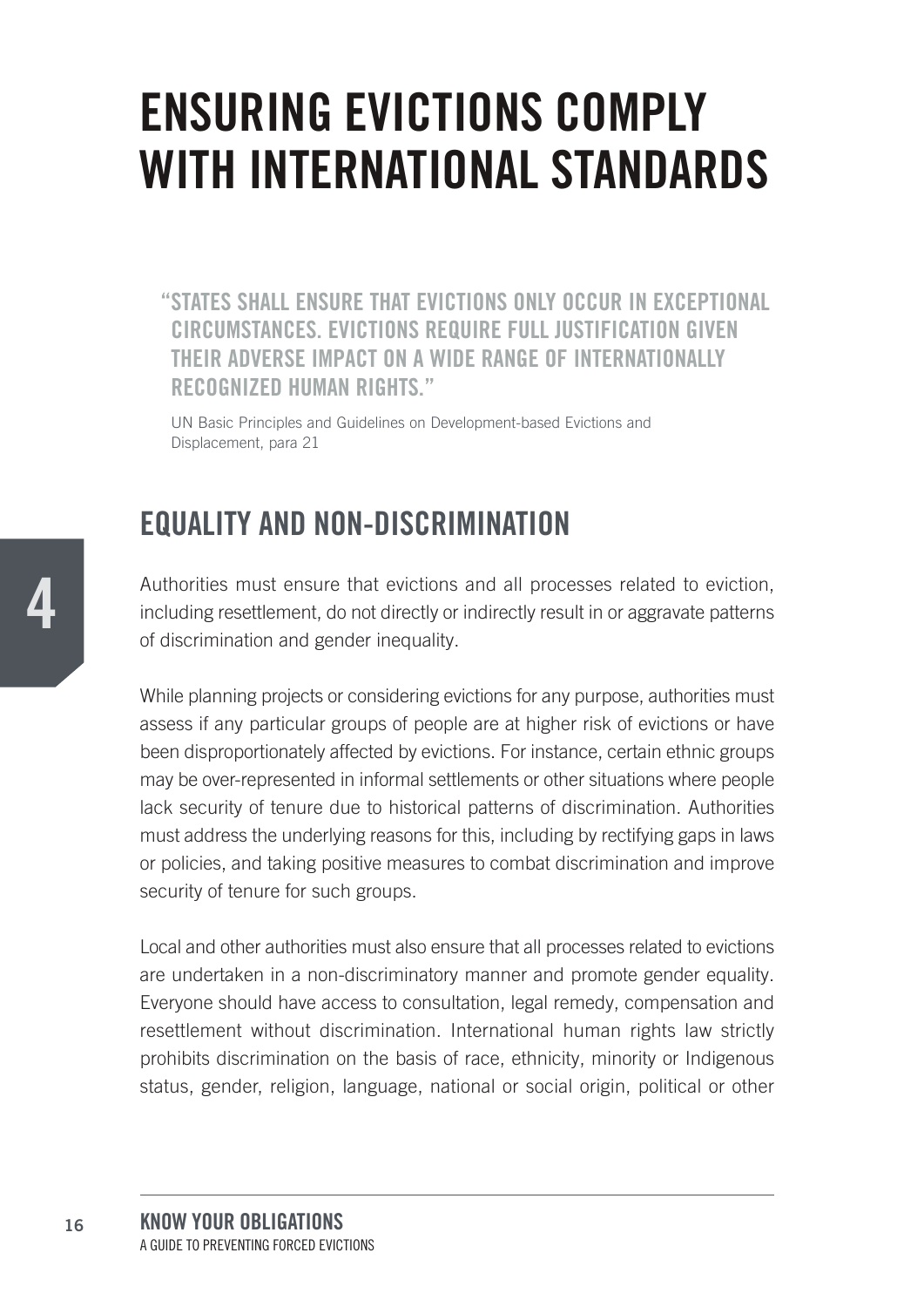opinion, marital or family status or birth, sexual orientation and gender identity, property status or place or residence (which also includes tenure status), economic or social situation, age, disability or health status.

Authorities must take additional measures to reach groups who may, for whatever reason, face greater difficulties in engaging with eviction and resettlement-related processes (these may include women, older people or, people with disabilities or people belonging to particular ethnic groups). Authorities may need to take specific outreach and information measures designed to reach these groups including separate meetings as necessary and ensure that they are supported and encouraged to participate in all processes related to evictions and resettlement.

Local authorities must also ensure that any alternative housing or resettlement, which is provided, acknowledges and addresses the specific needs of disadvantaged groups. Any contracts, titles to property or benefits at resettlement sites must be allocated in a way that ensure equality and non-discrimination, for example by ensuring that women are equal beneficiaries. Additionally, the location of resettlement sites must not perpetuate discrimination or result in racial segregation.

### **TAKING ALL pOSSIBLe meASUReS TO AvOId OR mINImIze evICTIONS**

Evictions disrupt the lives of individuals and communities. When someone loses their home, they are often also deprived of a familiar environment and neighbourhood, social networks and opportunities for work, and their access to education, health care and other public services is disrupted.

Authorities are required to take all possible measures to minimize or avoid evictions. They must undertake genuine consultations with all those affected and explore all feasible alternatives. For example, where an eviction is sought because of non-payment of rent, consultations may result in an agreement allowing people more time to pay. Where evictions are planned because people live in unsafe housing, it may be possible to upgrade rather than demolish the properties.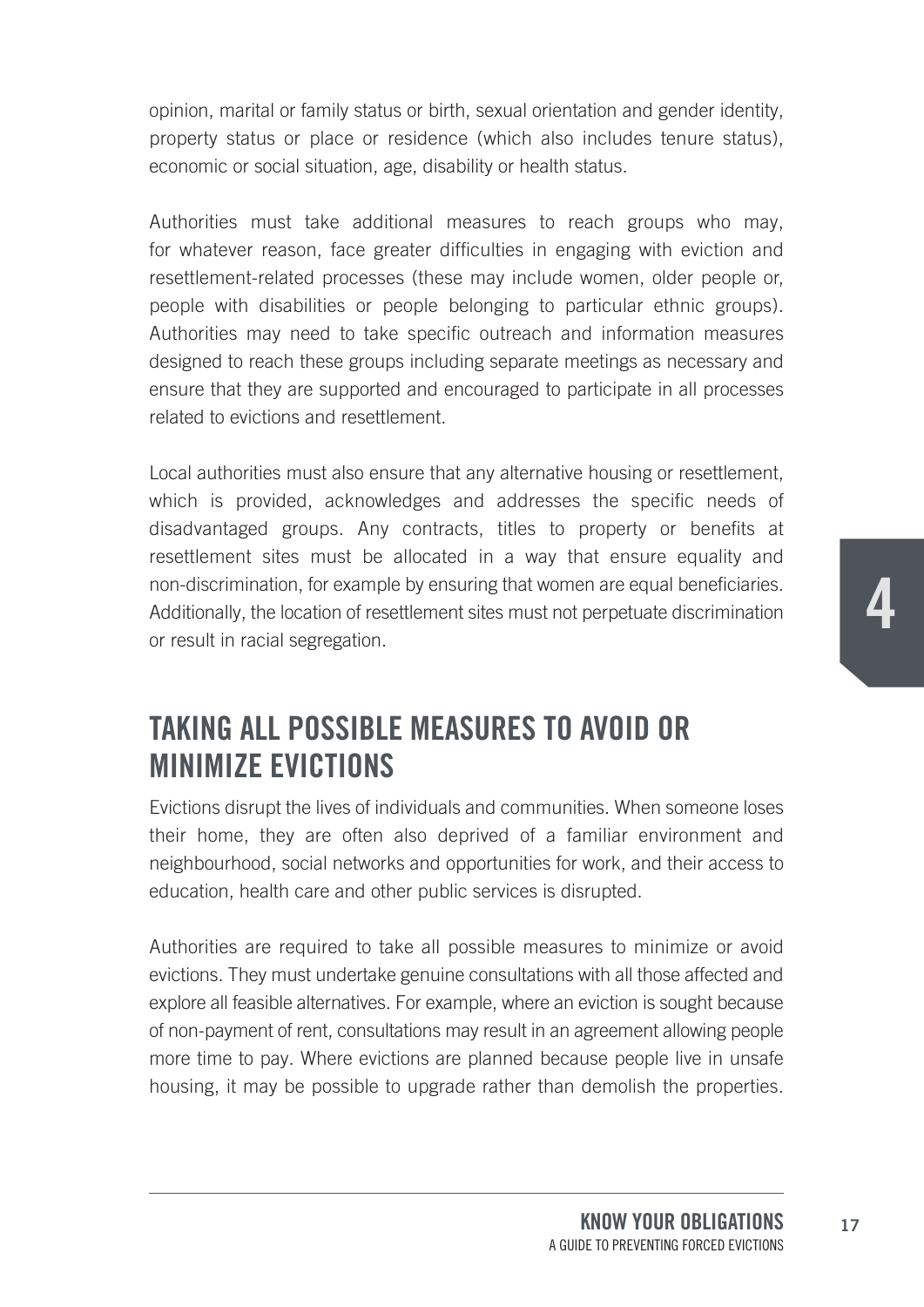Whatever the situation, authorities must explore alternatives to eviction and give the affected people an opportunity to suggest feasible alternatives as well (see the requirement on genuine consultations below).

While planning projects that may result in evictions, authorities must intervene to ensure that those responsible for the project assess all prospective sites in terms of impacts on people living on or close to the site. If there are multiple sites that may be suitable, preference should be given to those sites which could avoid or minimize evictions.

Authorities must be able to demonstrate that they have explored all possible sites for a given project, assessed the possible impacts on people and made a final selection on the basis of avoiding or minimizing evictions.

UN guidelines on evictions explain that "States should explore fully all possible alternatives to evictions. All potentially affected groups and persons, including women, indigenous peoples and persons with disabilities, as well as others working on behalf of the affected, have the right to relevant information, full consultation and participation throughout the entire process, and to propose alternatives that authorities should duly consider."**<sup>12</sup>**

### **UNdeRTAKING GeNUINe CONSULTATION**

The UN Committee on Economic, Social and Cultural Rights has identified "genuine consultation" with affected persons as a fundamental safeguard against forced evictions. The UN Committee has highlighted that "States parties shall ensure, prior to carrying out any evictions, and particularly those involving large groups, that all feasible alternatives are explored in consultation with the affected persons, with a view to avoiding, or at least minimizing, the need to use force."**<sup>13</sup>** Local authorities must undertake this safeguard from the outset of planning for the eviction up until all people concerned have been resettled.

This is important for a number of reasons. The people affected may suggest alternatives which could potentially meet both parties' needs, and help minimize or avoid evictions. Consultation can also help to ensure that use of force is

**4**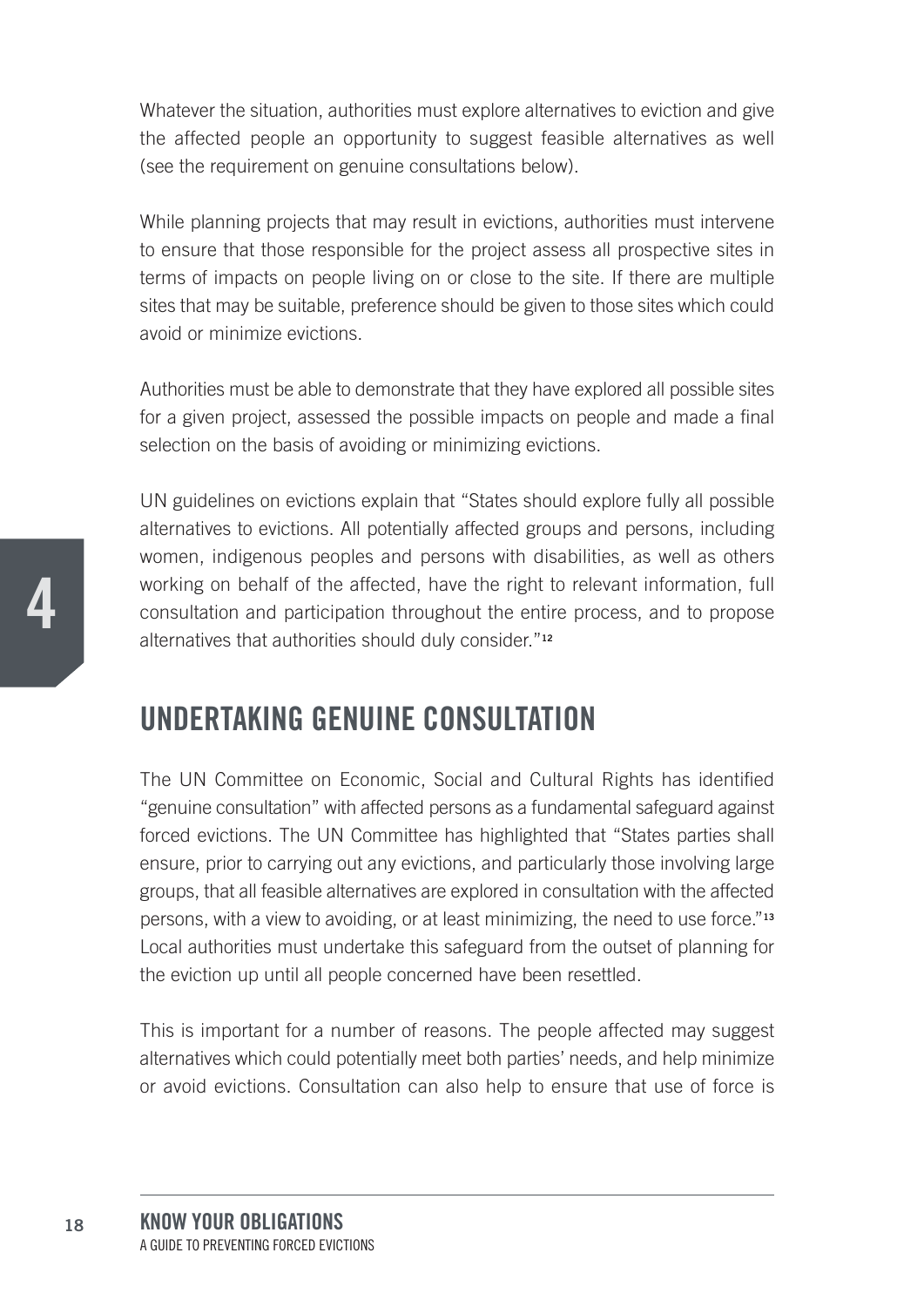minimized or even avoided all together if evictions do proceed, and that any resettlement provision meets the needs of the affected community. While it may seem that consultations delay the process or cost money, in the long term they can ensure that a project is implemented in a more cost-effective way (particularly when hidden social costs of eviction in terms of loss of access to work, food, schooling, health care etc are factored in), while at the same time minimizing inequality, social conflict and segregation.

#### PROVIDE FULL, ACCURATE AND TIMELy INFORMATION

Full, accurate and timely information is essential for affected people to effectively participate in any consultation process. Prior to consultations, those affected by a proposed eviction must be given full information on:

- $\blacksquare$  The proposed eviction and the reasons for it, and the intended use of the land or property following the eviction.
- $\blacksquare$  The compensation and alternative housing options that will be provided and any exclusions.
- $\blacksquare$  The alternatives to evictions that were considered by the authorities.
- $\blacksquare$  How the eviction and resettlement will be carried out, including the private and public actors who will be involved and details of their roles and responsibilities.
- n Opportunities to challenge decisions or any aspects of the eviction process before administrative bodies and the courts.
- n The objectives, method and timeline of the consultation process (including opportunities to engage with different actors who may be involved) and an opportunity for affected people to make suggestions to increase its effectiveness.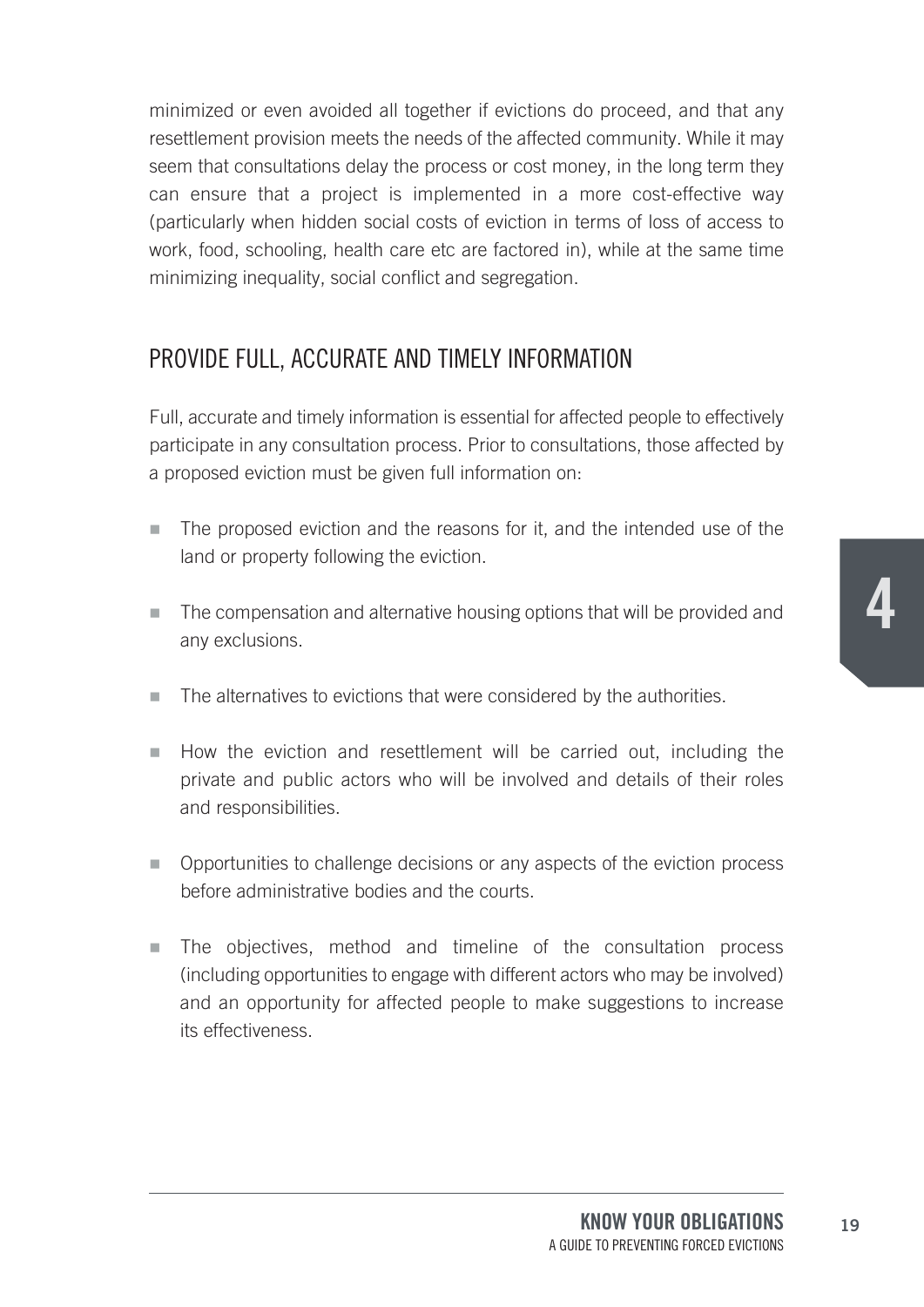Authorities must make sure that the information provided is accessible to all for all people in the community and not just community representatives. The information must be provided in writing and in the local language or languages of the affected community. It must also be provided in a manner that allows all sections of the community – including those who cannot read – to participate effectively in the consultation process. For instance, where necessary, the authority must share information through public announcements via television and radio, and public and focus group meetings.

As highlighted earlier, authorities may need to take additional measures to ensure any information they provide also reaches those groups who face greater difficulties in engaging with the process.

#### ENGAGE WITH AFFECTED PARTIES

Anyone affected by a proposed eviction must be given adequate time and opportunity to reflect upon, discuss, raise concerns and submit comments about the eviction and any related plans, including on compensation and resettlement. Affected people should be able to participate collectively, through their elected representatives, if they have any, and in smaller groups and individually. They must also be given an opportunity to suggest any feasible alternatives to eviction. Authorities must make provision for people, individually and collectively, to seek additional information and receive responses to any questions arising from the information provided. They must hold public meetings where they share information and provide people with the opportunity to raise questions, suggest alternatives to evictions and challenge any decisions taken by the authorities. Organizations and advocates working with the affected community must also be able to attend these meetings. The authorities must publicize and keep records of such meetings. People must have an opportunity to view and challenge those records.

For projects with technical aspects that could affect people's rights (such as the construction of plants which may emit pollution close to people's current homes or proposed resettlement sites), it is important that people are supported in order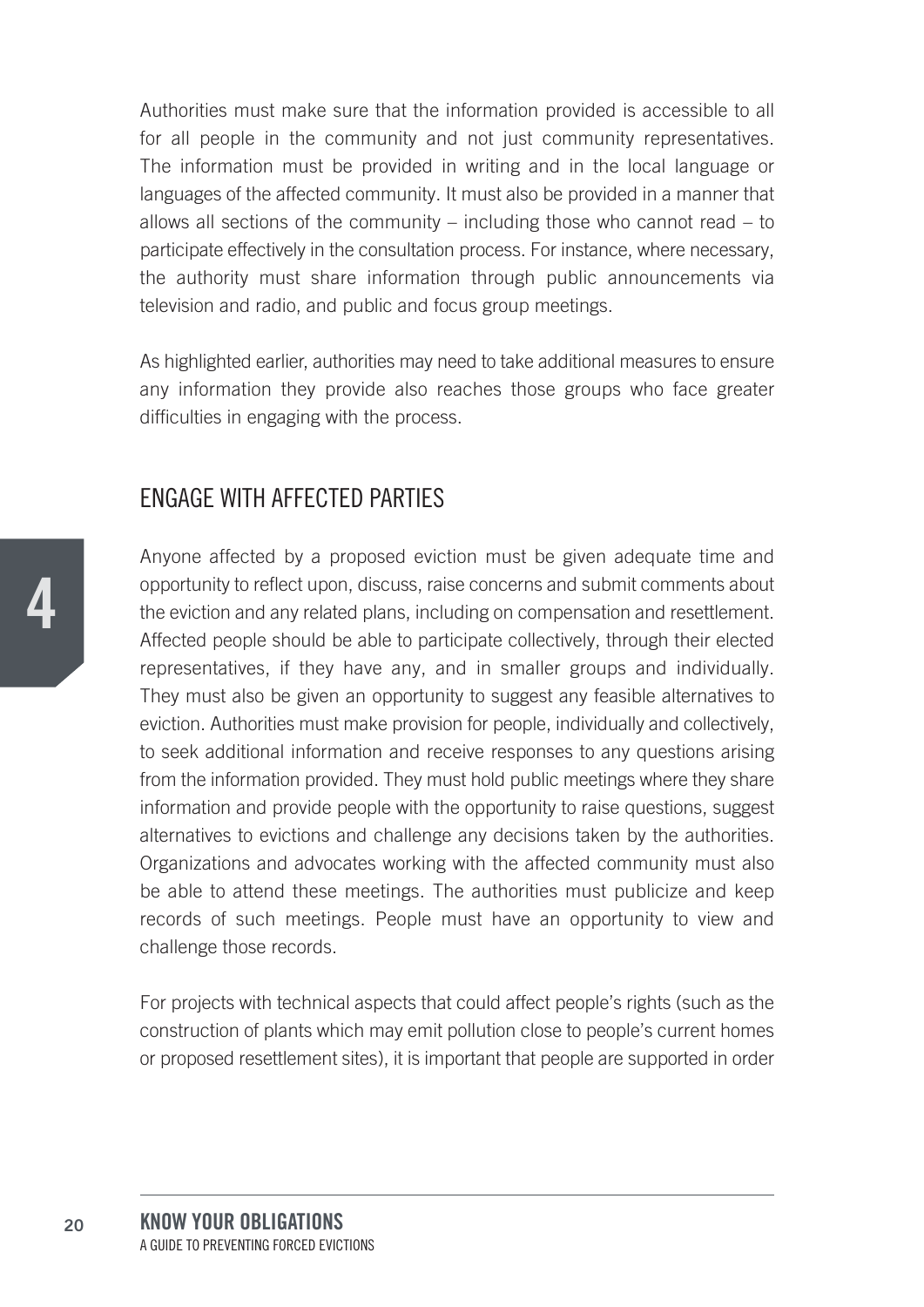to understand fully the potential impacts and the mitigation measures being proposed. Such technical details, their possible impacts and risks and how these will be managed will need to be communicated in a clear and accessible manner to those affected. The authorities may also need to provide independent technical, legal or other advice to people to support them through the process so that they are fully aware of their rights and options, including their ability to challenge the process.

In situations where large groups of people may be at risk of evictions, authorities often prefer to engage with community representatives. In that event, the authorities must ensure that representatives have been chosen by the community, are authorized to represent it and that there is a fully inclusive process in place for representatives to report back to all affected people and seek further input on any proposals. Authorities cannot defer the process of providing information and consultations to such representatives and must convene public meetings where people also have an opportunity to receive information independently.

It will often be necessary to convene smaller meetings with groups who face particular difficulties in engaging with the process, such as discrimination within the community or where tensions exist between different interest groups (for example, tenants and landlords). The authorities must, in all cases, assess and address the needs of the most disadvantaged groups and ensure that the process is non-discriminatory. The resettlement solutions offered may not suit everyone and the authorities may need to consider a range of compensation and resettlement options in response to different needs. For example, landlords may be satisfied with compensation but tenants may require support in securing adequate alternative housing. If they cannot afford such housing by themselves, they may need rental subsidies or access to demarcated housing for low-income groups. It is therefore extremely important that the consultation process enables the authorities to engage with disadvantaged groups, that they are able to participate in the process on an equal basis, and that their needs are identified and addressed throughout the process.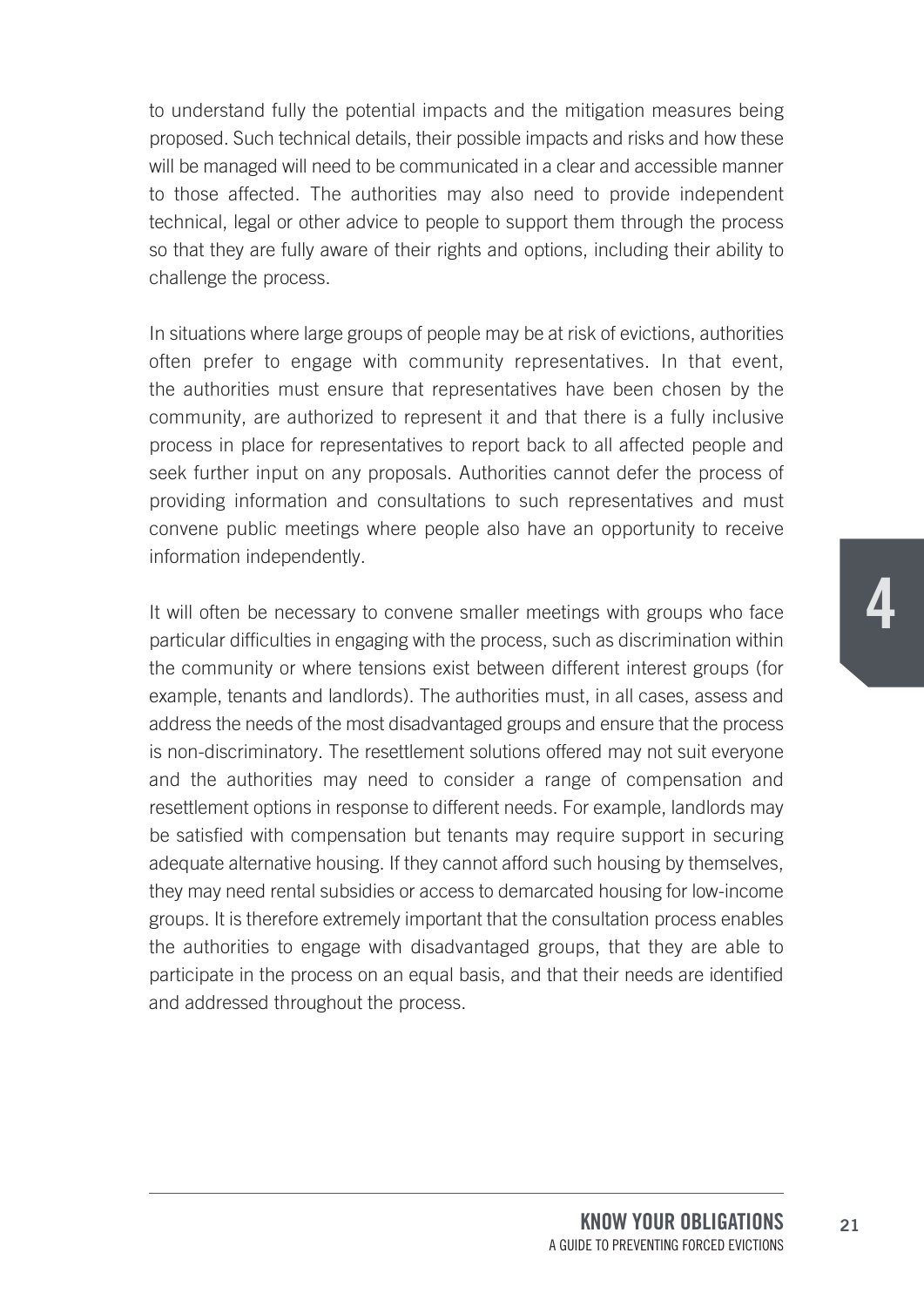#### CONSIDER ALTERNATIVE PROPOSALS By AFFECTED PARTIES

Prior to making a decision on an eviction, authorities must consider all feasible alternatives proposed by the affected community.

Local authorities can play a positive role by involving affected communities and urban planning experts in devising alternatives to evictions. Upgrading settlements with minimum reorganization and constructing high-density housing units in consultation with local communities could be one way to avoid evictions. Where evictions are the result of a dispute over land ownership, or an attempt to restore land to its owner, local authorities could mediate between competing interests and suggest options such as land-sharing that do not result in evictions.

The final decision on any eviction should provide a clear justification of why it needs to be carried out, the alternatives that were considered, the reasons for rejecting them and any other efforts made by the authorities to avoid evictions and minimize negative impacts. The authorities must also clarify how they have addressed any concerns raised by the affected community, and how their input has been incorporated into plans and options for resettlement and compensation and on the timing and process used for the eviction.

UN guidelines on evictions state that "Any decision relating to evictions should be announced in writing in the local language to all individuals concerned, sufficiently in advance. The eviction notice should contain a detailed justification for the decision, including on:

- (a) absence of reasonable alternatives;
- (b) the full details of the proposed alternative; and

(c) where no alternatives exist, all measures taken and foreseen to minimize the adverse effects of evictions.

"All final decisions should be subject to administrative and judicial review."**<sup>14</sup>**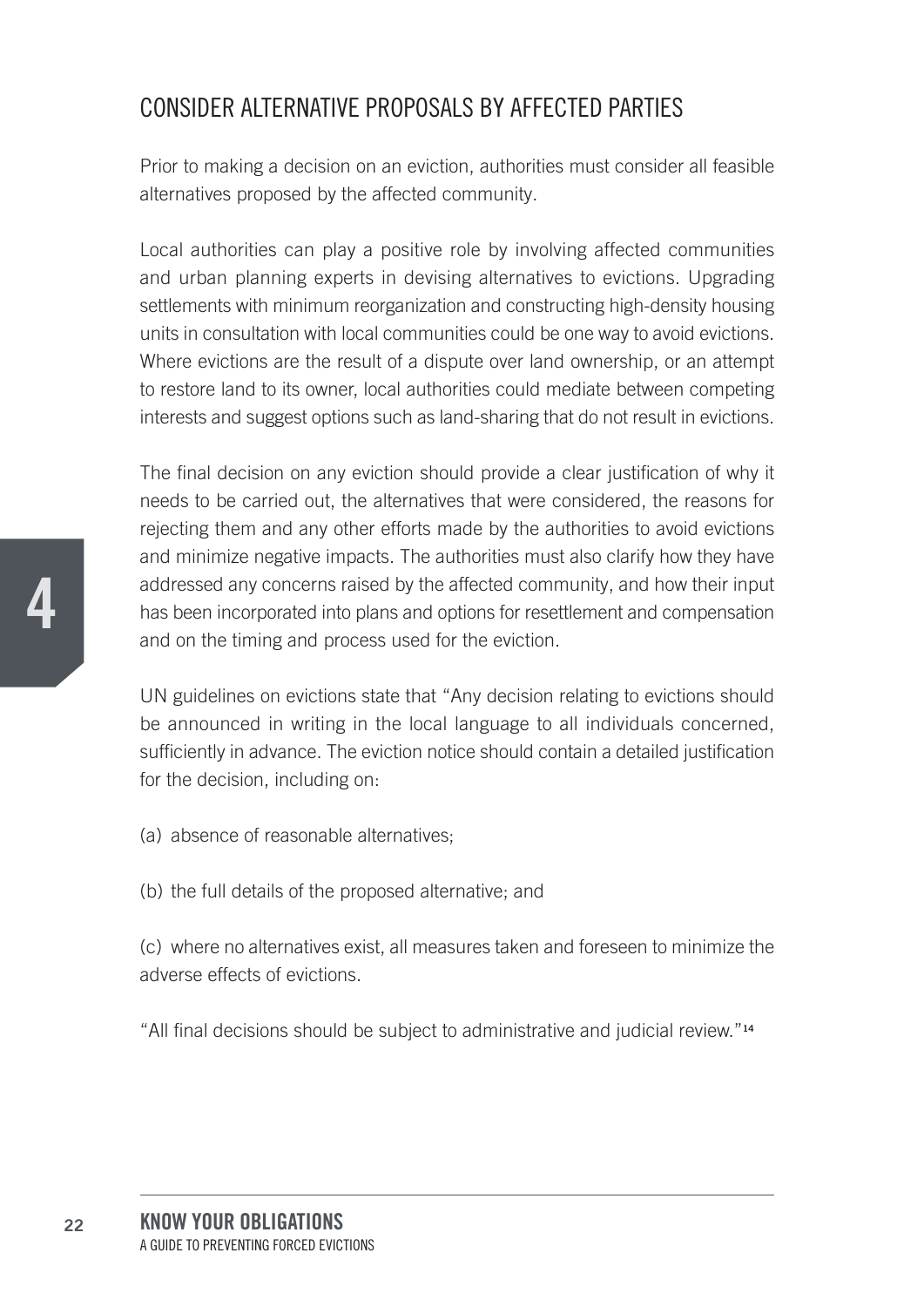## **INdIGeNOUS peOpLeS ANd fRee, pRIOR ANd INfORmed CONSeNT**

The UN Declaration on the Rights of Indigenous Peoples (the Declaration) affirms the right of Indigenous Peoples to the "lands, territories and resources which they have traditionally owned, occupied or otherwise used or acquired," and requires that states grant them legal recognition and protection.**<sup>15</sup>** The Declaration requires states to seek the free, prior and informed consent of Indigenous communities for any developments or plans to use their traditional lands or to remove them from such lands.**<sup>16</sup>**

Article 10 of the Declaration states that "Indigenous peoples shall not be forcibly removed from their lands or territories. No relocation shall take place without the free, prior and informed consent of the indigenous peoples concerned and after agreement on just and fair compensation and, where possible, with the option of return." The requirement of free, prior and informed consent of Indigenous Peoples has also been affirmed by the UN Committee on the Elimination of Racial Discrimination, the UN Committee on Economic, Social and Cultural Rights, the UN Human Rights Committee**<sup>17</sup>** and the Inter-American Court of Human Rights.**<sup>18</sup>**

If authorities are planning any project which concerns Indigenous Peoples' traditional lands or which may result in their being evicted from such lands, they must obtain the affected community's free, prior and informed consent before proceeding.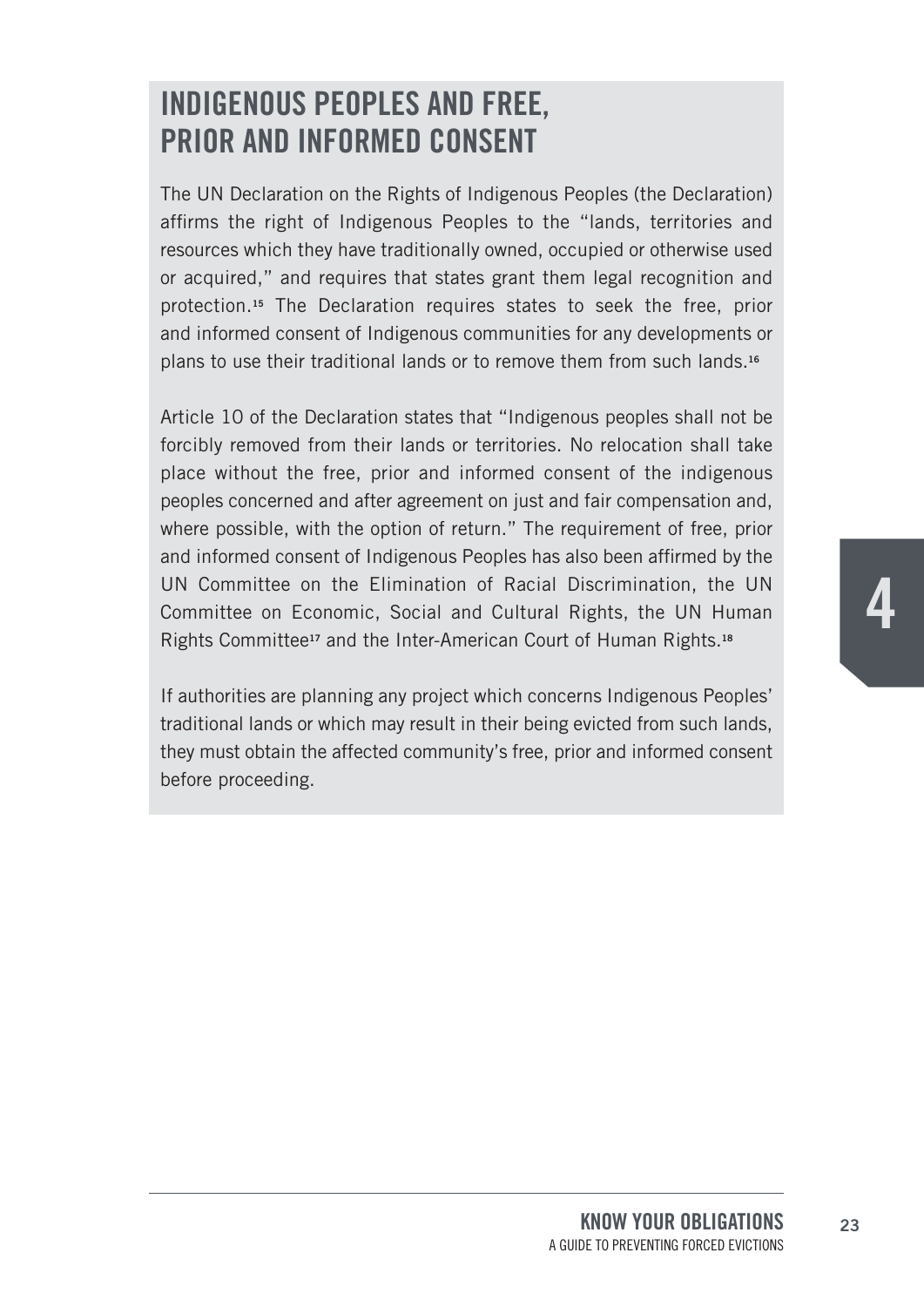## **ImpACT ASSeSSmeNTS**

According to UN guidelines on evictions, "States must give priority to exploring strategies that minimize displacement. Comprehensive and holistic impact assessments should be carried out prior to the initiation of any project that could result in development-based eviction and displacement, with a view to securing fully the human rights of all potentially affected persons, groups and communities, including their protection against forced evictions. 'Eviction-impact' assessment should also include exploration of alternatives and strategies for minimizing harm."

Individuals within a community experience the impacts of eviction differently. The degree of impact is influenced by a number of factors, including economic or social status, race, ethnicity, citizenship, gender, religion, age and disability. Local authorities can play a key role in minimizing these impacts and ensuring that human rights are protected. A vital tool for minimizing impact is detailed impact assessment, which can inform the decision-making process regarding evictions and resettlement.

Accurate and effective impact assessments need the active participation of all stakeholders, in particular the people who will be affected.

To enable active participation, local authorities must provide those affected with all necessary information on the method and objective of the impact assessment. The information must be provided in the local language or languages, and in a manner that is accessible to everyone, including those who cannot read.

Impact assessments must include a baseline survey of the community and provide information about:

- $\blacksquare$  The area or plot of land under consideration.
- $\blacksquare$  The settlement and its legal status, including the ownership of the land in question.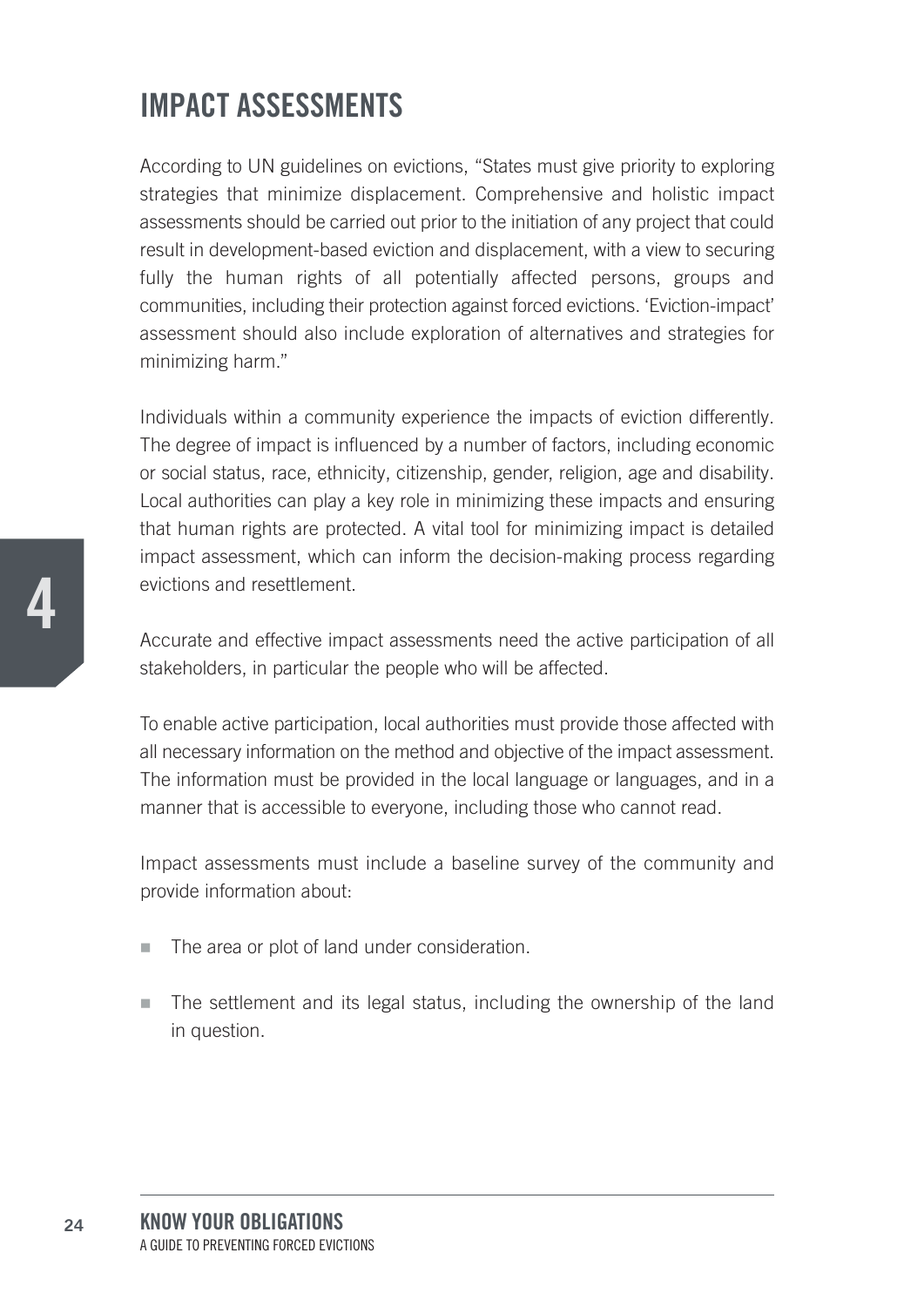- $\blacksquare$  The number of households and individuals living in the area (including those considered homeless) with disaggregated data according to gender and other relevant grounds of discrimination.
- n The number of years or months that the affected people have been living in the area under consideration.
- $\blacksquare$  The individuals who may be working but not living in the area, including those who may be using the area under consideration for access to other areas or resources.
- The tenure status of those living in the area (owners, leaseholders, tenants, those lacking formal tenure as well as those who may be regarded as homeless).
- $\blacksquare$  The work and various income-generating activities (including home-based work) that affected people are engaged in.
- Public services in the area including schools, clinics, water, sanitation, garbage collection, street lighting.
- $\blacksquare$  The type, size and materials used for housing in the area.
- $\blacksquare$  Shops, stalls and canteens in the area.
- $\blacksquare$  The location of the area with regard to major transport links, work opportunities including markets, schools and health care centres.

Once baseline information is obtained, an evictions impact assessment should be carried out. The impact assessment should be designed in a way that will detail specific potential impacts of eviction on the community as a whole, as well as on different sections within the community based on their individual status or situation.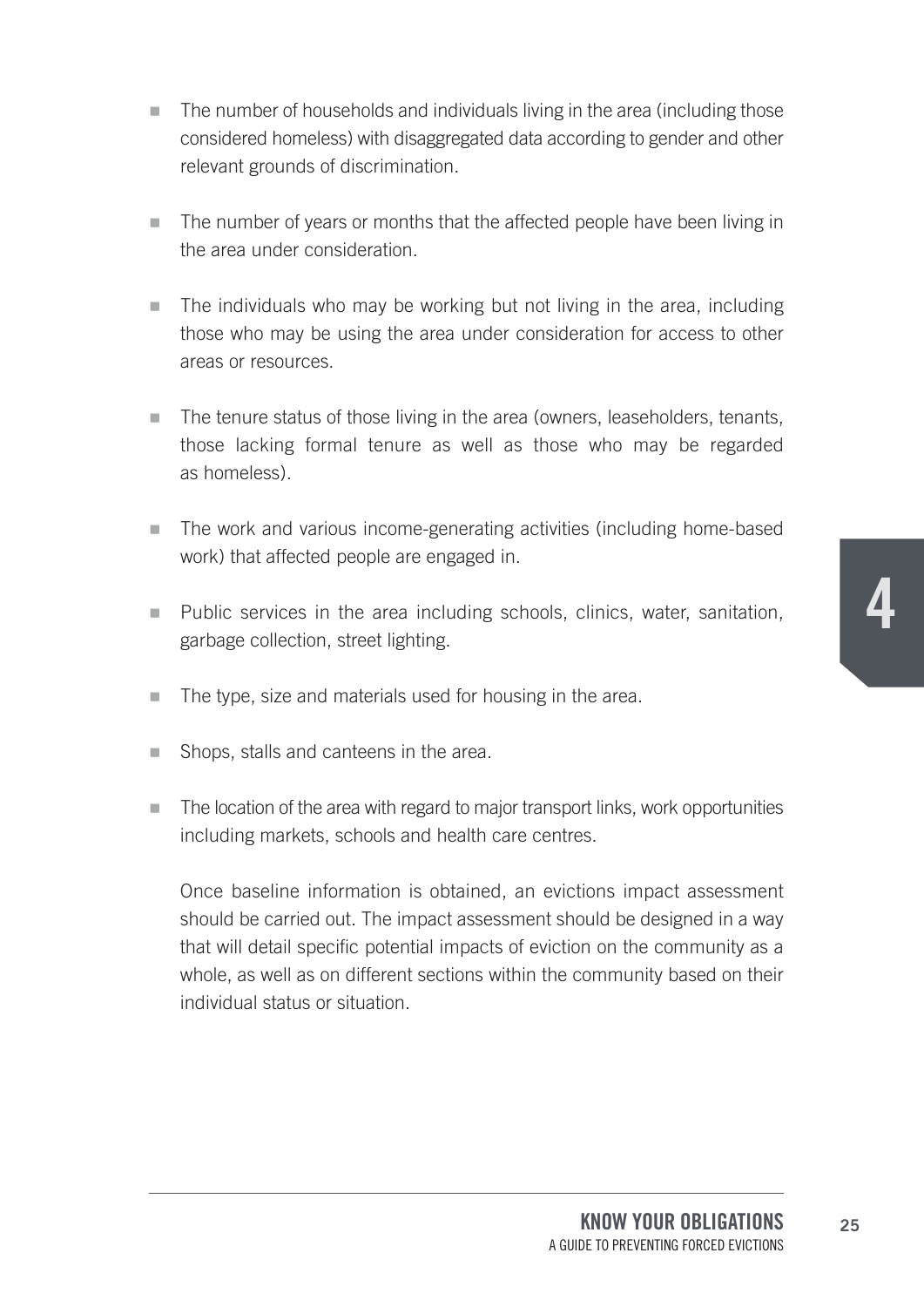The impact assessment must include specific information on anticipated impacts, including:

- $\blacksquare$  Access to alternative housing.
- Access to transport, schools, crèches, health care and other public services.
- $\blacksquare$  Work and income-generating opportunities.
- $\blacksquare$  Social and community networks.
- Participation in public life.

Local authorities must share the impact assessment with the affected community and its representatives, and invite comments and objections for greater accuracy. The complete assessments must be shared with affected people in a form and manner that is accessible to all members of the community.

The impact assessment must be finalized only after comments and objections from members of the affected community and their representatives have been given due consideration. Local authorities must be able to demonstrate ways in which this has been achieved.

The impact assessment must then be used to determine the feasibility of the eviction in a transparent manner. Where eviction becomes the only possible option, the impact assessment must be used to inform the entire eviction process as well as compensation and resettlement measures.

Where applicable, the costs of mitigating impacts, including through compensation and the provision of alternative housing, must be built into the total cost of the particular project responsible for the evictions.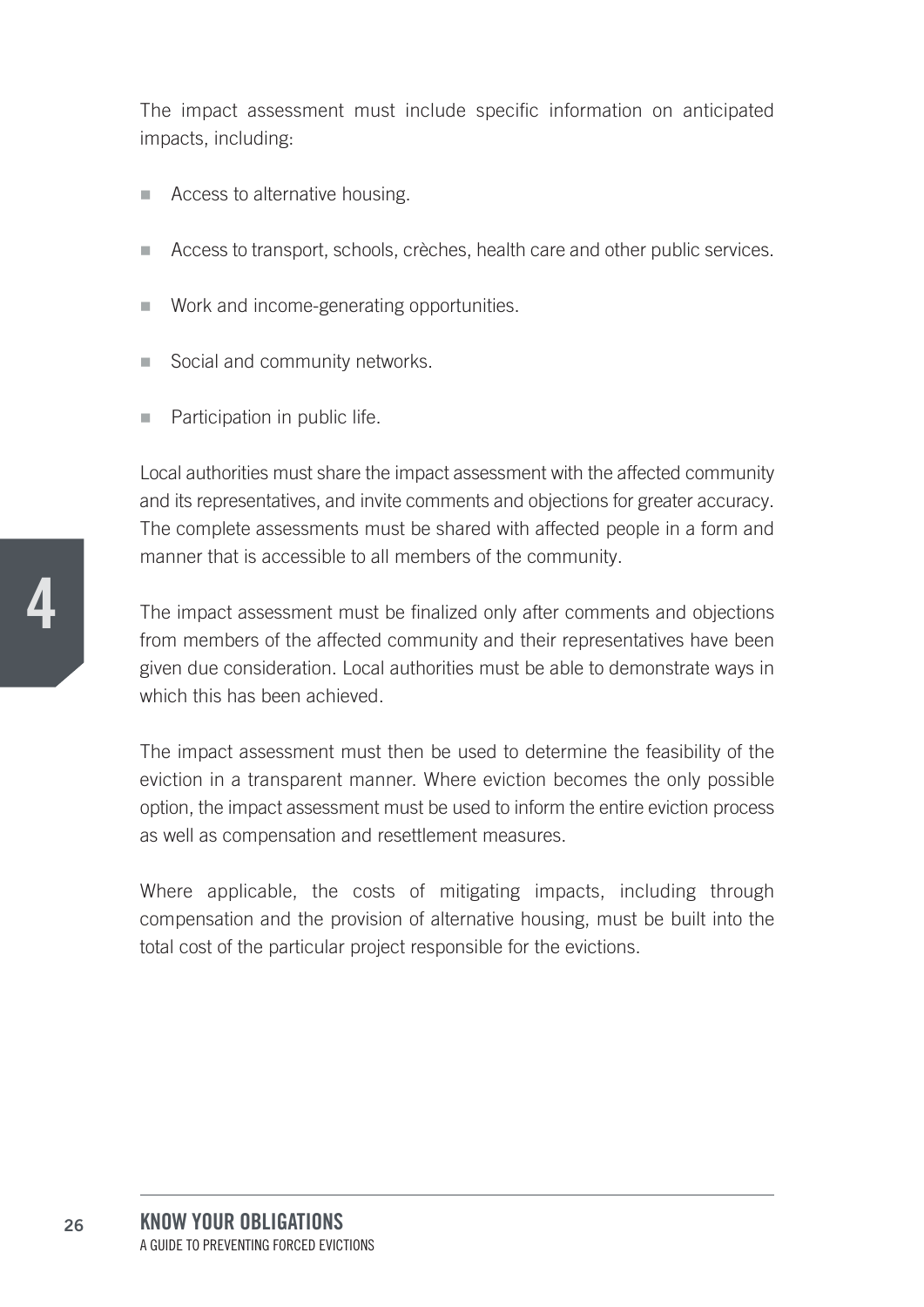## **AdeqUATe ANd ReASONABLe pRIOR NOTICe Of evICTION**

Once the consultation process is satisfactorily completed, local authorities must provide all affected people with adequate and reasonable notice of the eviction. Individual notices must be provided in writing, in the local language or languages whenever possible, or translations services must be made available. Written notices must be complemented by measures to provide information in an accessible format for anyone who is unable to read. This may require the use of public television and radio announcements and public and focus group meetings.

The time between the notice and the date of the proposed eviction must be sufficient to enable people to legally challenge the decision. It must also allow enough time for people to be able to assess any potential losses, for which they would require compensation. It should enable discussions on resettlement to be finalized and for resettlement to be available and fully functional prior to the eviction.

According to the UN guidelines on evictions, "If, after a full and fair public hearing, it is found that there still exists a need to proceed with the resettlement, then the affected persons, groups and communities shall be given at least 90 days' notice prior to the date of the resettlelment."**<sup>19</sup>** For situations involving mass evictions, 90 days would therefore normally be a minimum requirement.

The notice must provide a clear date and time for the eviction and describe the various steps involved in the process. It must also contain detailed information and a rationale for the compensation and resettlement measures to be adopted, and guidance on raising questions and challenging decisions about the eviction, compensation or resettlement, both before the courts and administrative bodies.

Local authorities must make sure that residents have full access to their homes and to all public goods and services, including water, sanitation and electricity throughout the notice period until the actual day of the eviction.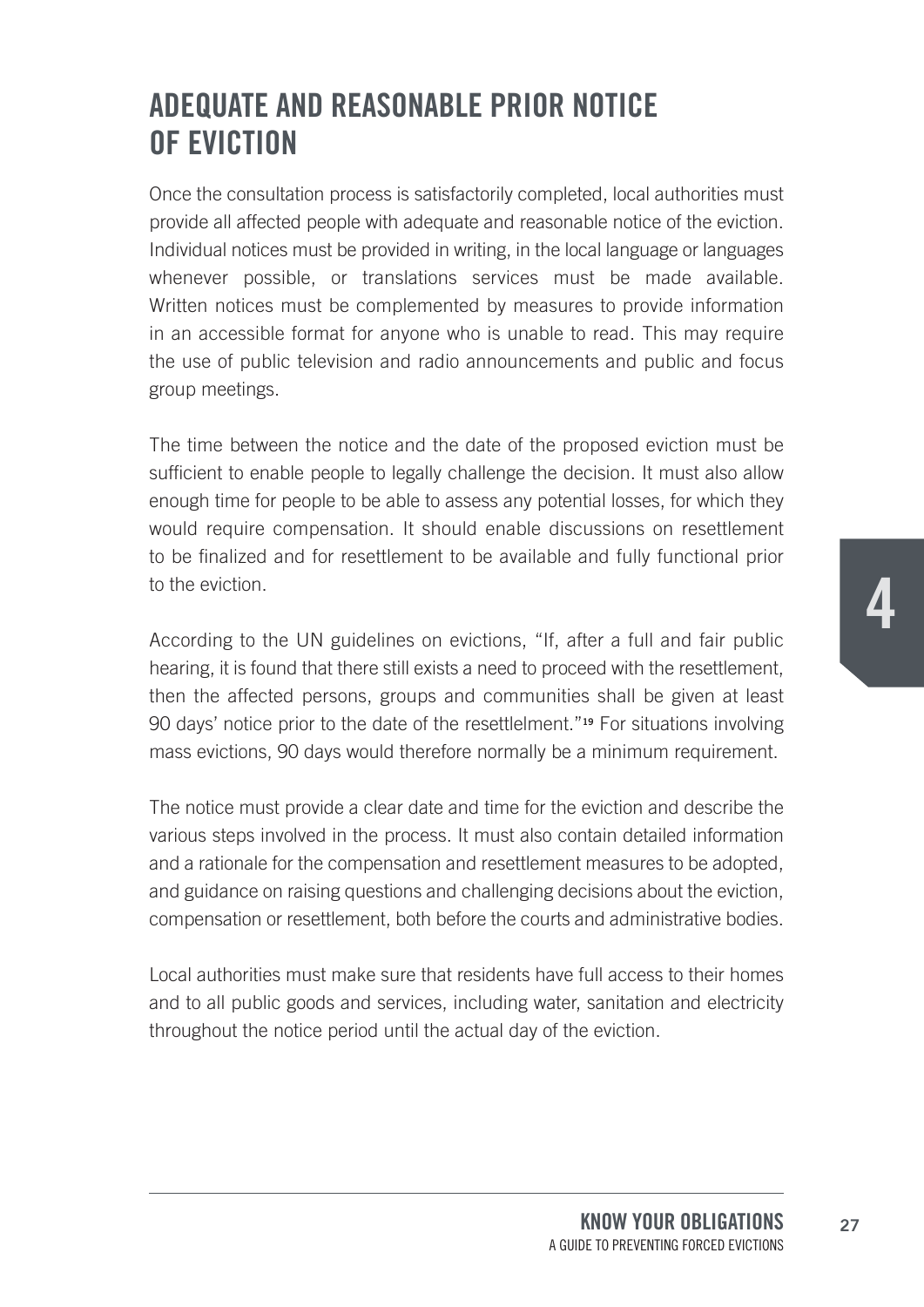## **pROvIdING LeGAL RemedIeS ANd LeGAL AId**

One of the core safeguards against forced evictions identified by the UN Committee on Economic, Social and Cultural Rights (the Committee, or CESCR) is that "Legal remedies or procedures should be provided to those who are affected by eviction orders."**<sup>20</sup>** It has also stated that governments should provide legal aid to people who are in need of it to seek redress from the courts.**<sup>21</sup>**

The UN Committee has emphasized the obligation on states to have legal remedies within its domestic legal system to safeguard against violations of the right to adequate housing, including "legal appeals aimed at preventing planned evictions or demolitions through the issuance of court-ordered injunctions."**<sup>22</sup>**

UN guidelines on evictions also emphasize the need for "All final decisions [on evictions to] be subject to administrative and judicial review." Affected parties must also be guaranteed timely access to legal counsel, without payment if necessary."**<sup>23</sup>**

Local authorities must therefore ensure that anyone at risk of eviction is able to challenge decisions to evict them, including before the courts. They must be provided with information on the legal remedies available to them, how to obtain them and legal aid, where necessary. This information should be provided at different stages of the eviction process but information about opportunities to challenge any eviction decision must also be included in the notice for evictions.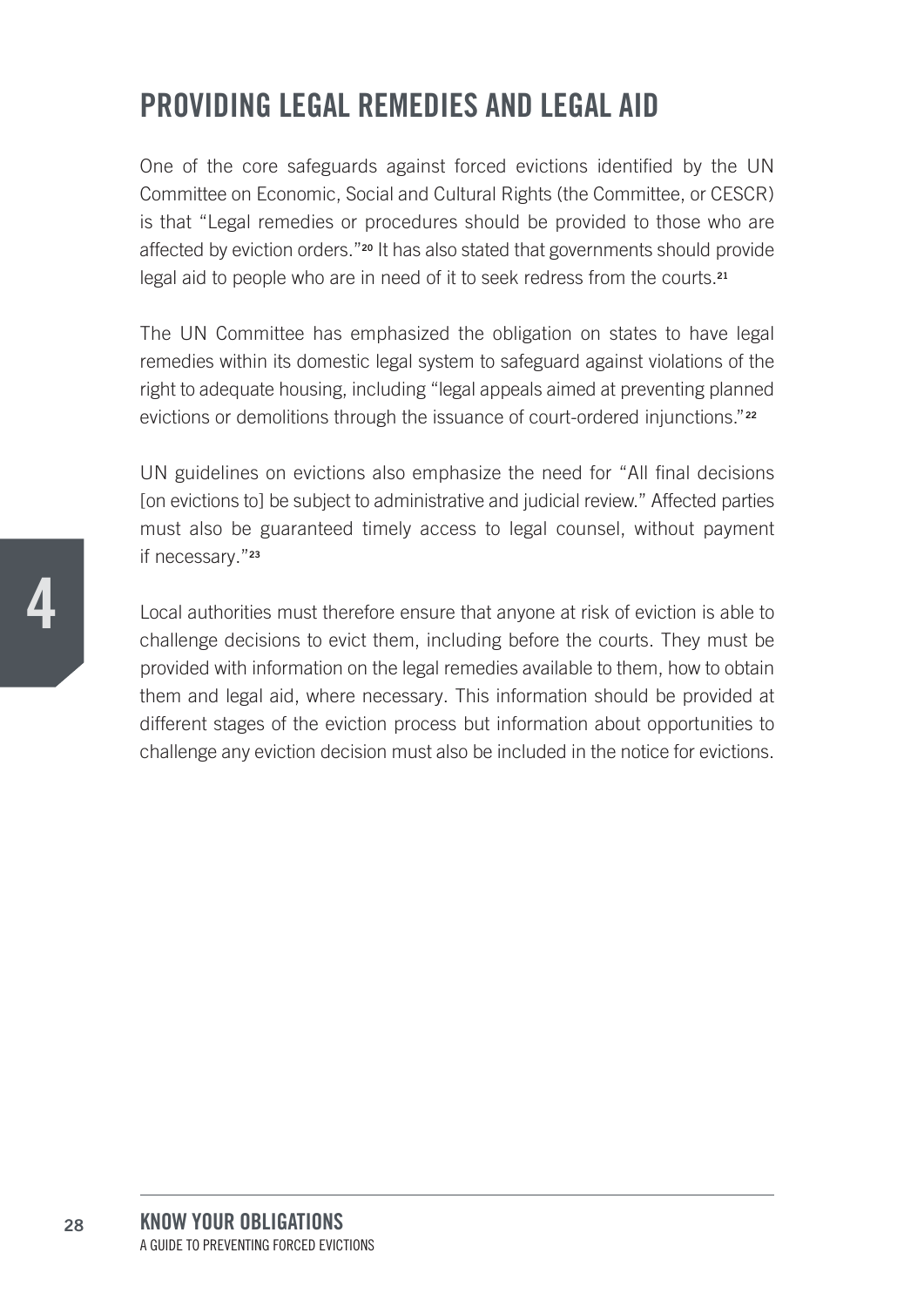## **ALTERNATIVE HOUSING AND COMPENSATION**

"EVICTIONS SHOULD NOT RESULT IN INDIVIDUALS BEING RENDERED HOMELESS OR VULNERABLE TO THE VIOLATION OF OTHER HUMAN RIGHTS. WHERE THOSE AFFECTED ARE UNABLE TO PROVIDE FOR THEMSELVES, THE STATE PARTY MUST TAKE ALL APPROPRIATE MEASURES. TO THE MAXIMUM OF ITS AVAILABLE RESOURCES. TO ENSURE THAT ADEQUATE ALTERNATIVE HOUSING, RESETTLEMENT OR ACCESS TO PRODUCTIVE LAND, AS THE CASE MAY BE, IS AVAILABLE."

UN Committee on Economic, Social and Cultural Rights, General Comment 7: The right to adequate housing: forced evictions, 20 May 1997, para 16

### PROVIDING COMPENSATION FOR ALL LOSSES

The UN Committee on Economic, Social and Cultural Rights has highlighted that "States parties shall also see to it that all the individuals concerned have a right to adequate compensation for any property, both personal and real, which is affected "24

Local authorities should give affected people time to assess all possible losses and ensure that these are compensated. Monetary or cash compensation should not be used to replace the provision of alternative housing for those who cannot provide for themselves.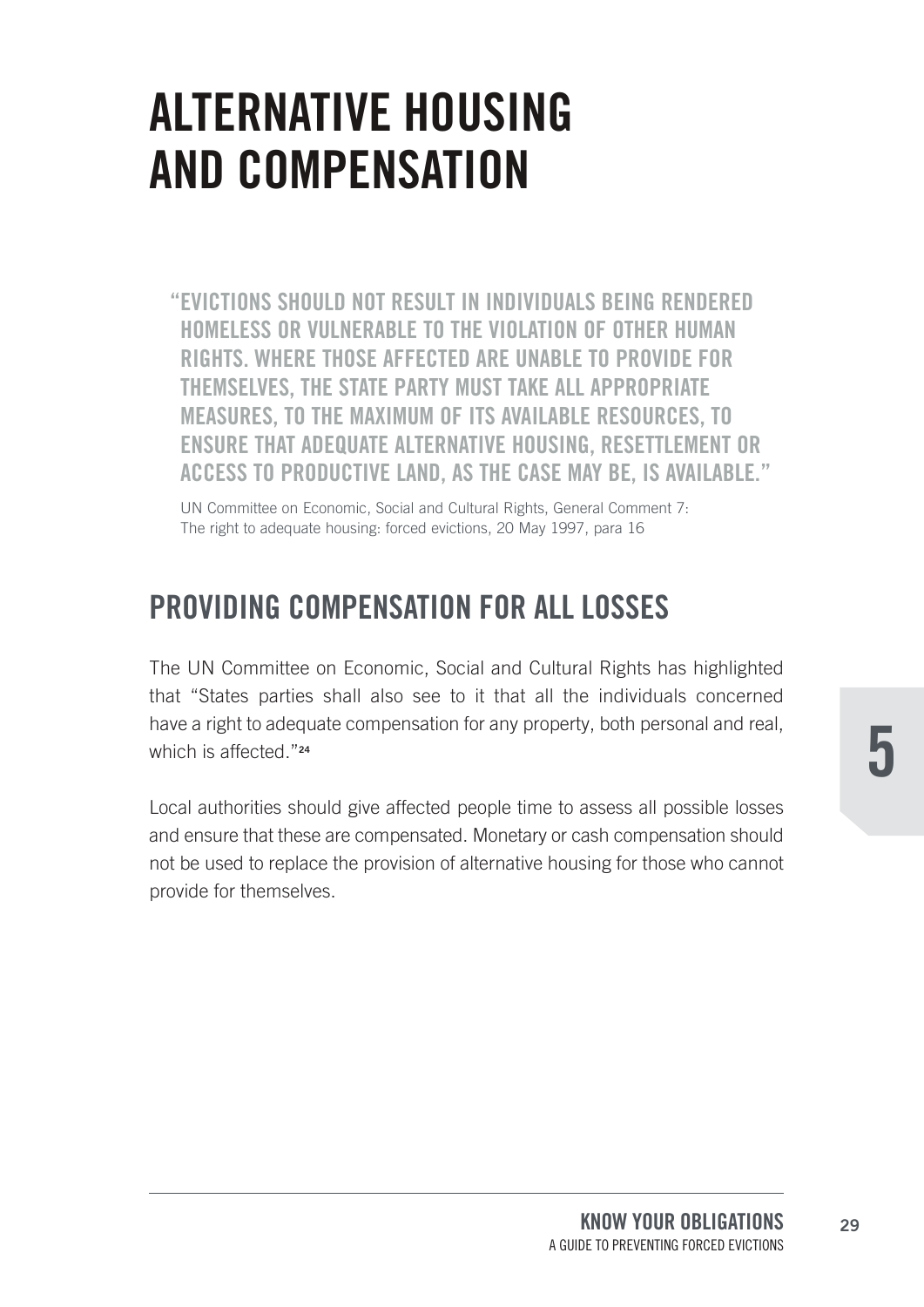UN guidelines on evictions also state that "When eviction is unavoidable, and necessary for the promotion of the general welfare, the State must provide or ensure fair and just compensation for any losses of personal, real or other property or goods, including rights or interests in property. Compensation should be provided for any economically assessable damage, as appropriate and proportional to the gravity of the violation and the circumstances of each case, such as: loss of life or limb; physical or mental harm; lost opportunities, including employment, education and social benefits; material damages and loss of earnings, including loss of earning potential; moral damage; and costs required for legal or expert assistance, medicine and medical services, and psychological and social services. Cash compensation should under no circumstances replace real compensation in the form of land and common property resources. Where land has been taken, the evicted should be compensated with land commensurate in quality, size and value, or better."**<sup>25</sup>**

In situations where affected people express a preference for cash compensation over alternative housing, local authorities must ensure that all information about alternative housing and compensation is made available to them, so that they are able to make an informed choice. Local authorities must also ensure that the preference for cash compensation is acceptable to all people within the household, especially women. Both women and men in the household must be co-beneficiaries of the cash compensation provided. In the case of single women and women-headed households, monetary compensation must be given to the women.

People expressing an interest in cash compensation should be given sufficient time to assess the availability of housing and the adequacy of the compensation in securing alternative housing before a final decision can be made.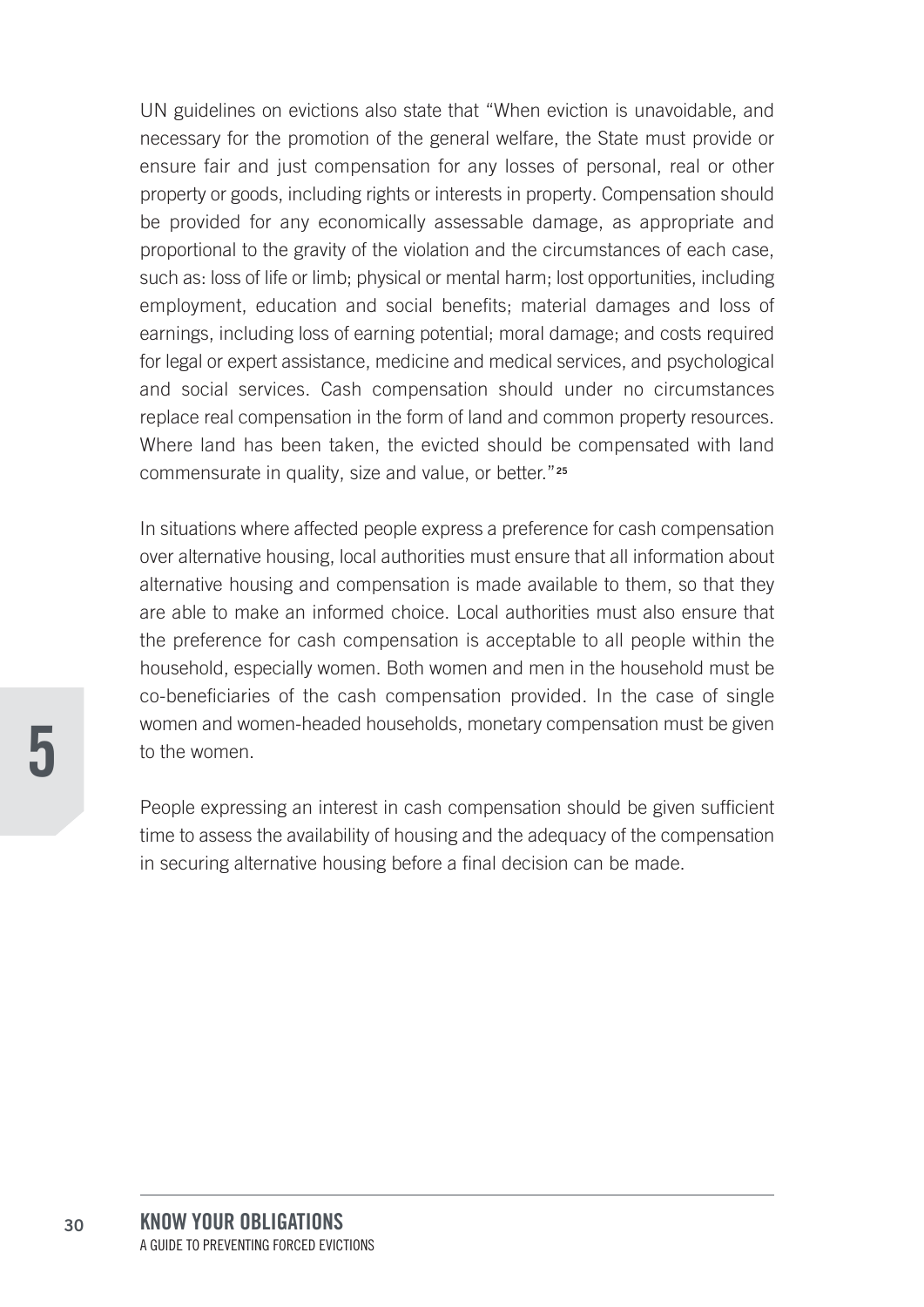## **AdeqUATe ALTeRNATIve hOUSING fOR ThOSe WhO CANNOT pROvIde fOR ThemSeLveS**

Local authorities must provide adequate alternative housing to all those who cannot provide for themselves, and ensure that no one is left homeless or at risk of human rights violations as a result of an eviction.

### **WhO IS eLIGIBLe fOR ALTeRNATIve hOUSING ANd ReSeTTLemeNT?**

The main criteria determining provision of alternative housing is the situation of the person being evicted and their ability to secure adequate housing by themselves. Local authorities must provide all people who would be at risk of homelessness, or only be able to afford inadequate housing through their own means, with adequate alternative housing. Local authorities cannot draw distinctions between evicted people to deny those in need, including on the basis of their tenure status, registration as residents in the city or even migration status. Governments cannot deny people their right to adequate housing in order to punish them for their failure to comply with other laws and policies and must deal with these issues through appropriate procedures. So for instance, governments can deport people following due process if they have breached immigration requirements but cannot demolish their homes and leave them homeless to punish them for being "irregular" migrants.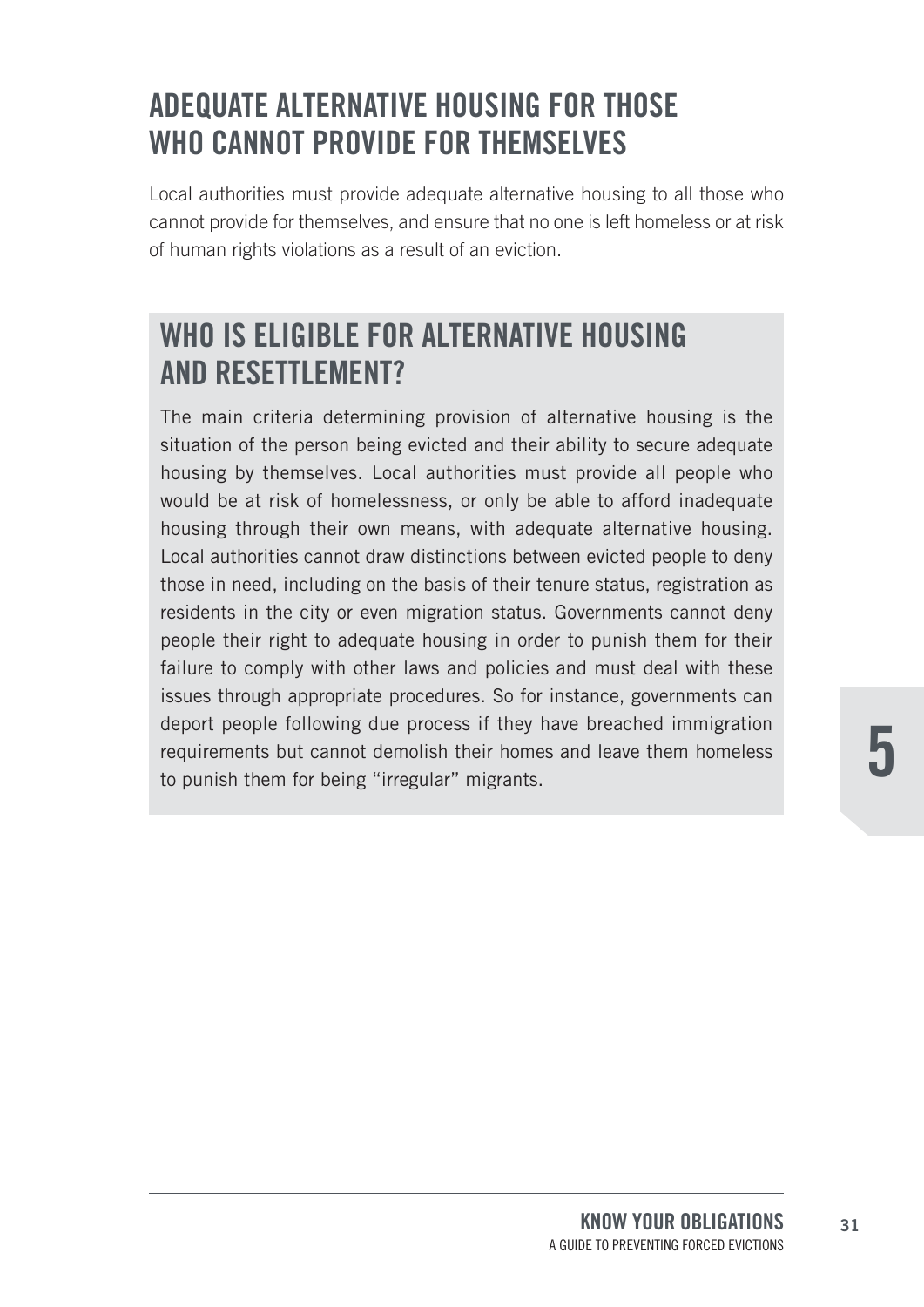### **KeY STepS TO eNSURe ThAT ALTeRNATIve hOUSING OR ReSeTTLemeNT COmpLIeS WITh INTeRNATIONAL STANdARdS**

Any alternative housing provided, including through resettlement for large groups of people, must comply with the "adequacy" of housing requirements identified by the UN Committee on Economic, Social and Cultural Rights and other international human rights standards, including the prohibition on discrimination and racial segregation. Local authorities must ensure therefore that:

- $\Box$  People have legal security of tenure in their new home through a variety of means including rental contracts, documents confirming their right to live there, or titles to the property where people will have full ownership. In all circumstances, people must be protected against forced evictions.
- $\Box$  All measures relating to security of tenure must provide equal protection for men and women in a household and should therefore be provided in the form of joint titles/tenancy or lease agreements. In the case of single women or women-headed households, titles or tenancy or lease agreements should be in the name of the women concerned.
- $\blacksquare$  The homes have access to public services including water, sanitation, electricity or other forms of energy for cooking, lighting and heating, garbage collection and street lighting.
- $\blacksquare$  The material used for house construction must be safe and non-hazardous.
- $\Box$  Housing must be adequately ventilated and must also provide protection from the cold, wind and other natural elements. All homes must comply with national laws and regulations.
- ◘ Alternative housing must be affordable for affected people. For example, in cases where they pay rent for alternative housing, the rents charged should not threaten people's ability to satisfy other needs such as food, clothing etc. Local authorities may provide subsidies if the rental housing is through the private market.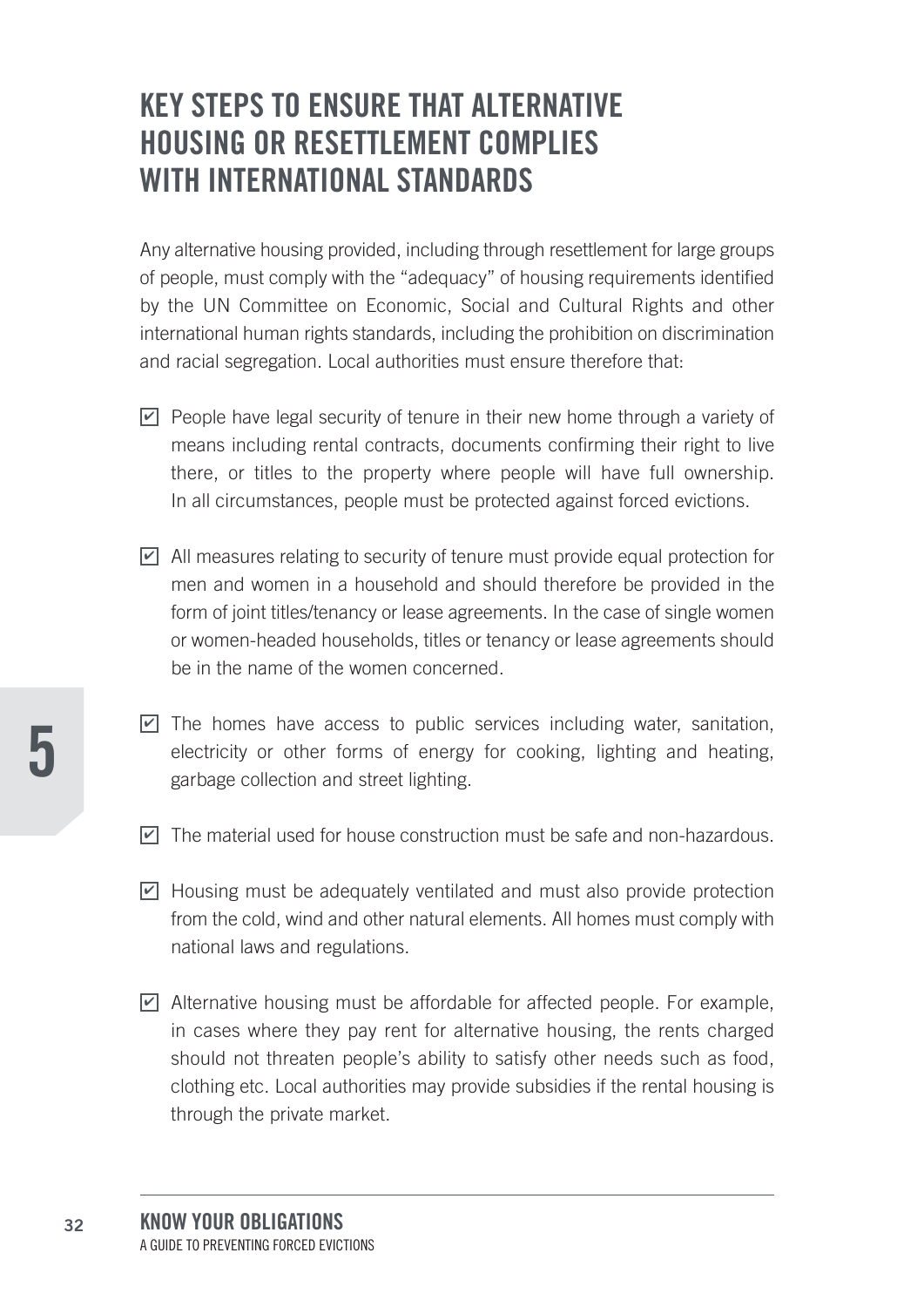- <u>∠</u> The homes have adequate space and are not overcrowded. While local standards may vary, according to indicators used by UN-HABITAT, the UN agency for human settlements, there should be no more than three people to a room.
- $\blacksquare$  The location of the new homes or resettlement sites enables people to access their place of work, schools, health care services and other public facilities and services. Where transport is required to access such services and facilities, transport links should be regular and affordable for people. The housing should not be built on or near a garbage dump, industrial waste site or areas which are prone to environmental hazards or pollution and threaten the health or safety of the residents.
- $\Box$  Unless the original sites where people were evicted from were segregated or unsafe because of environmental or other factors, preference should be given to locations which are as close as possible to the original areas of residence.
- $\blacksquare$  The location of the new homes or resettlement sites must not result in racial segregation, and must comply with the cultural requirements of the affected people.
- $\Box$  Local authorities must ensure that relocation does not impact affected people's ability to participate in elections or other public processes, or their access to benefits and subsidies. Where applicable, they must be assisted with paperwork, including registration of residence, on electoral roles and when obtaining identity cards.
- In the case of children without families or households headed by children, local authorities must ensure that their rights are protected. This can be done through seeking the involvement of the affected children, in line with their evolving capacities and the intervention of social services, child services authorities and civil society organizations and members of the affected community, to work out resettlement measures that are in the best interests of the child.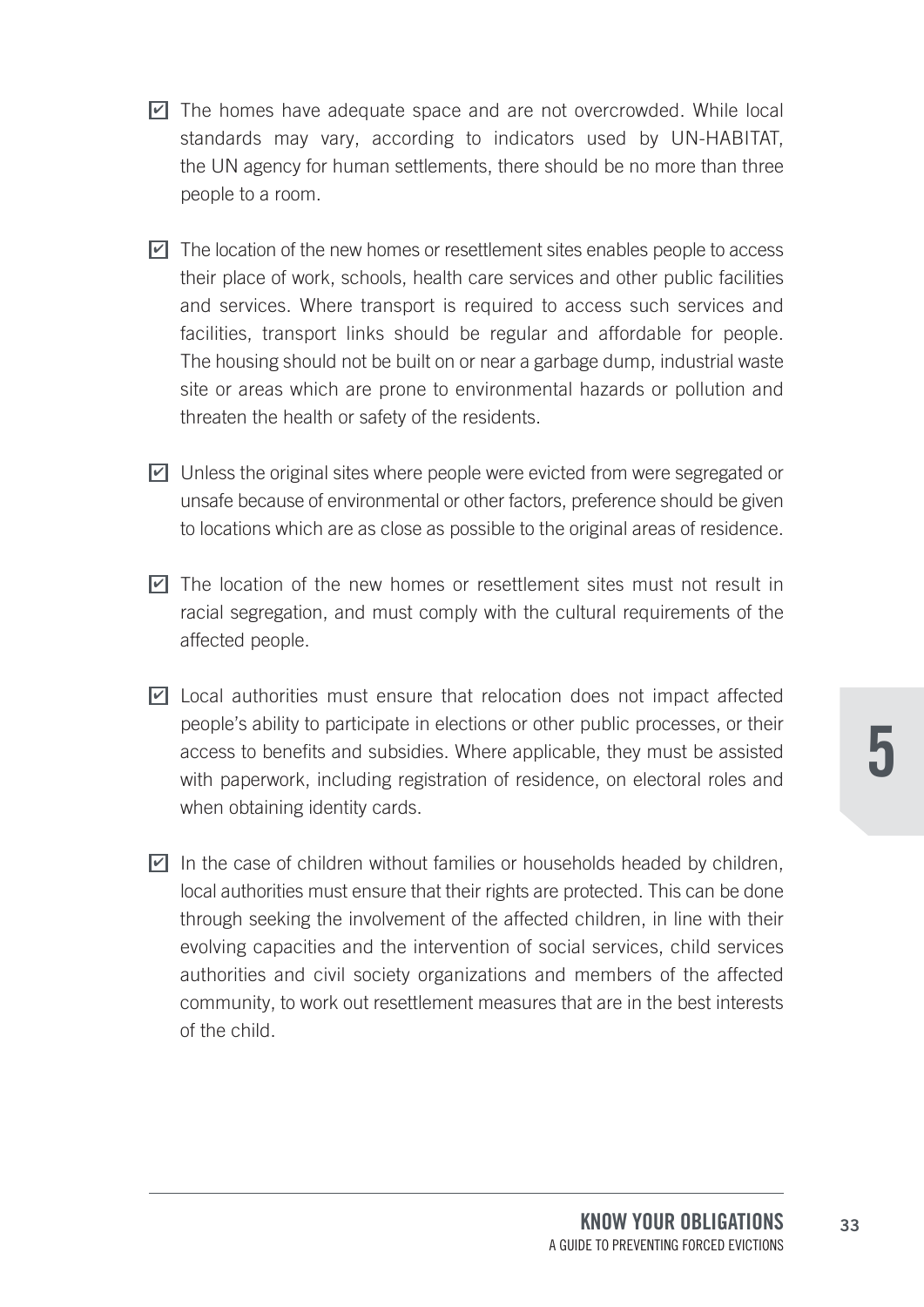## **ASSeSSING OpTIONS fOR ALTeRNATIve hOUSING ANd ReSeTTLemeNT WITh The AffeCTed COmmUNITIeS**

As highlighted in the section on genuine consultation, local authorities should provide affected people with full information on all resettlement options and consult them on these options. People must have the opportunity to visit the proposed alternative housing and relocation sites in order to engage effectively in the consultation process. Local authorities should also provide affected people with an opportunity to suggest alternative sites for relocation.

It is essential that authorities try to comprehensively identify options for providing people with adequate alternative housing and resettlement. Often, there is a tendency to move people to the outskirts of cities where they may be far away from places of work and other facilities, or even racially segregated. This can be extremely damaging to the affected people and often also results in an inefficient use of public resources as people may be forced to move back to slums within the city in order to find work. Authorities should therefore consult people on their housing needs and consider a range of options that could meet those needs. Affected people should also have the opportunity to meet with architects and planners who may be responsible for construction or modification of housing or sites, and to provide input on designs and plans.

Options that authorities may consider include sites closer to the city that could be adapted, including empty or disused buildings that are either privately or publicly owned. Local authorities may be able to use existing social or low-cost housing or consider options such as subsidies to enable placement of people within the private rental market. Where private actors are involved in the project, resettlement can also be included as a condition of the project but the authorities must always retain the role of ensuring the adequacy of the housing provided, that all people are treated fairly and equally and that all safeguards related to evictions and resettlement are complied with.

Affected people are often best placed to suggest options that would best serve their needs and the consultation process offers an invaluable opportunity for the authorities to obtain this input. For example, in some cases, affected people have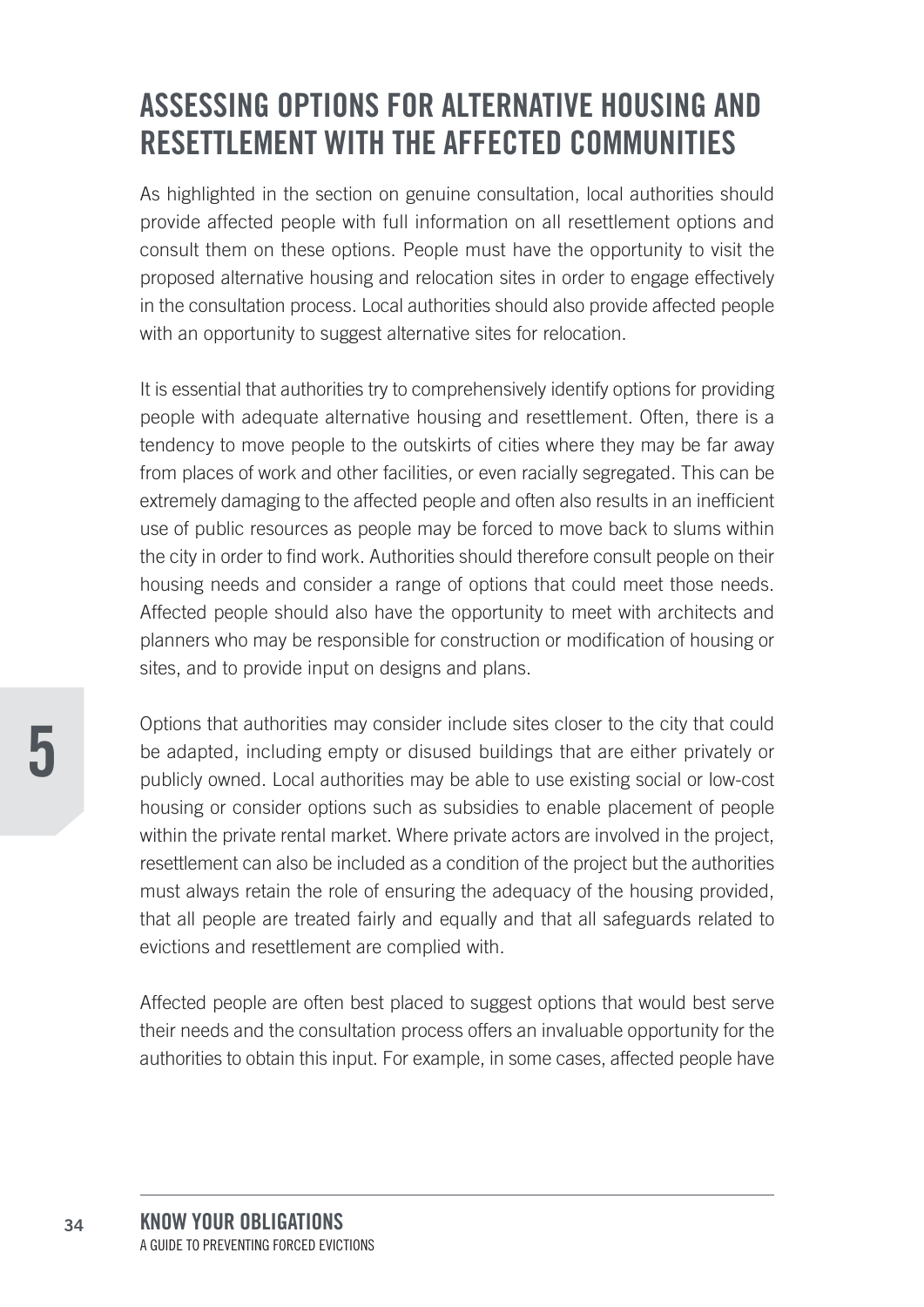asked the authorities to provide them with affordable materials but offered to build homes themselves or suggested that, if the authorities provide services such as water, sanitation and electricity, they would pay the public rates for these services.

For evictions involving large groups of people, local authorities should also use impact assessments and baseline surveys as guidance for developing resettlement plans.

### **TempORARY hOUSING**

Local authorities must ensure that compensation and resettlement measures are completed prior to evictions. Affected people should be provided with temporary alternative housing only when this is unavoidable, such as when their homes are being upgraded to an extent where it is unsafe for them to live there during the process, or where there are serious threats to people's health and safety on the original sites requiring them to be evacuated in a short period of time. These circumstances should be fully explained to the affected people and their representatives.

Local authorities must ensure that evicted people live in temporary housing for as short a time as possible, after which they will be relocated to long-term alternative housing. Local authorities must make sure that this causes least disruption to the lives and particularly to the education, work and health and health care requirements of those affected.

Temporary housing must comply with the core components of the right of adequate housing and fulfil the criteria of access to public goods and services, location and habitability as in the case of alternative housing mentioned above.

Local authorities must make sure that affected people are provided with full and regular information on the progress of provision of long-term housing and have information on and access to remedies through administrative and judicial processes.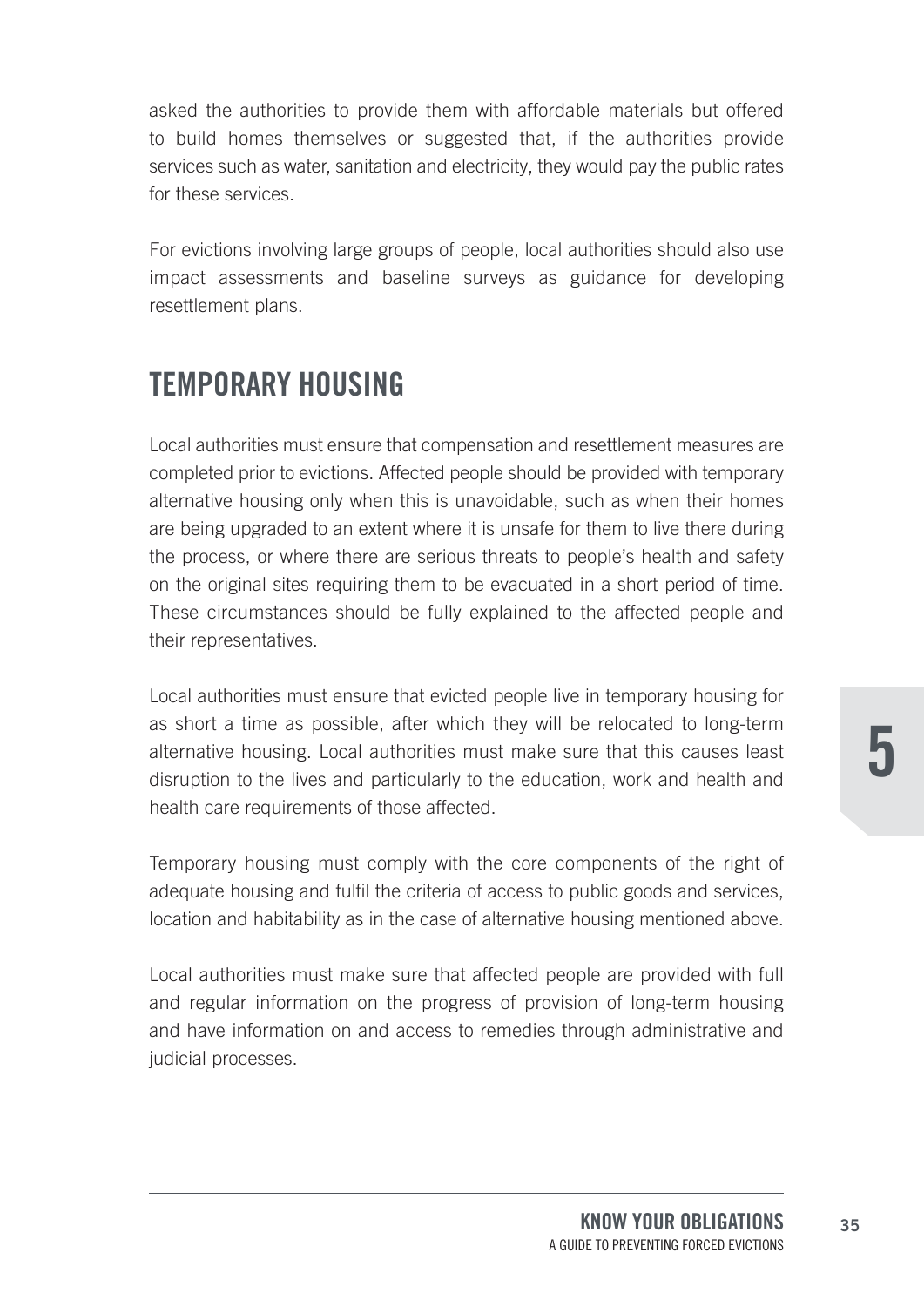## **CONDUCTING EVICTIONS**

"EVICTIONS SHALL NOT BE CARRIED OUT IN A MANNER THAT VIOLATES THE DIGNITY AND HUMAN RIGHTS TO LIFE AND SECURITY OF THOSE AFFECTED. STATES MUST ALSO TAKE STEPS TO ENSURE THAT WOMEN ARE NOT SUBJECT TO GENDER-BASED VIOLENCE AND DISCRIMINATION IN THE COURSE OF EVICTIONS, AND THAT THE HUMAN RIGHTS OF CHILDREN ARE PROTECTED."

UN Basic Principles and Guidelines on Development Based Evictions and Displacement, para 47

Once due process has been followed and If evictions are to be carried out, local authorities must ensure that they are conducted in a manner which respects the rights of the people affected and that any use of force is strictly necessary. proportionate and complies with international human rights standards.

According to the UN Committee on Economic, Social and Cultural Rights (the Committee, or CESCR), "In cases where eviction is considered to be justified, it should be carried out in strict compliance with the relevant provisions of international human rights law and in accordance with general principles of reasonableness and proportionality."<sup>26</sup> The UN Committee has also emphasized that government officials or their representatives must be present during an eviction; anyone carrying out the eviction should be properly identified; and evictions must not take place in particularly bad weather or at night.

"Any legal use of force during evictions must respect the principles of necessity and proportionality, as well as the Basic Principles on the Use of Force and Firearms by Law Enforcement Officials and "any national or local code of conduct consistent with international law-enforcement and human rights standards.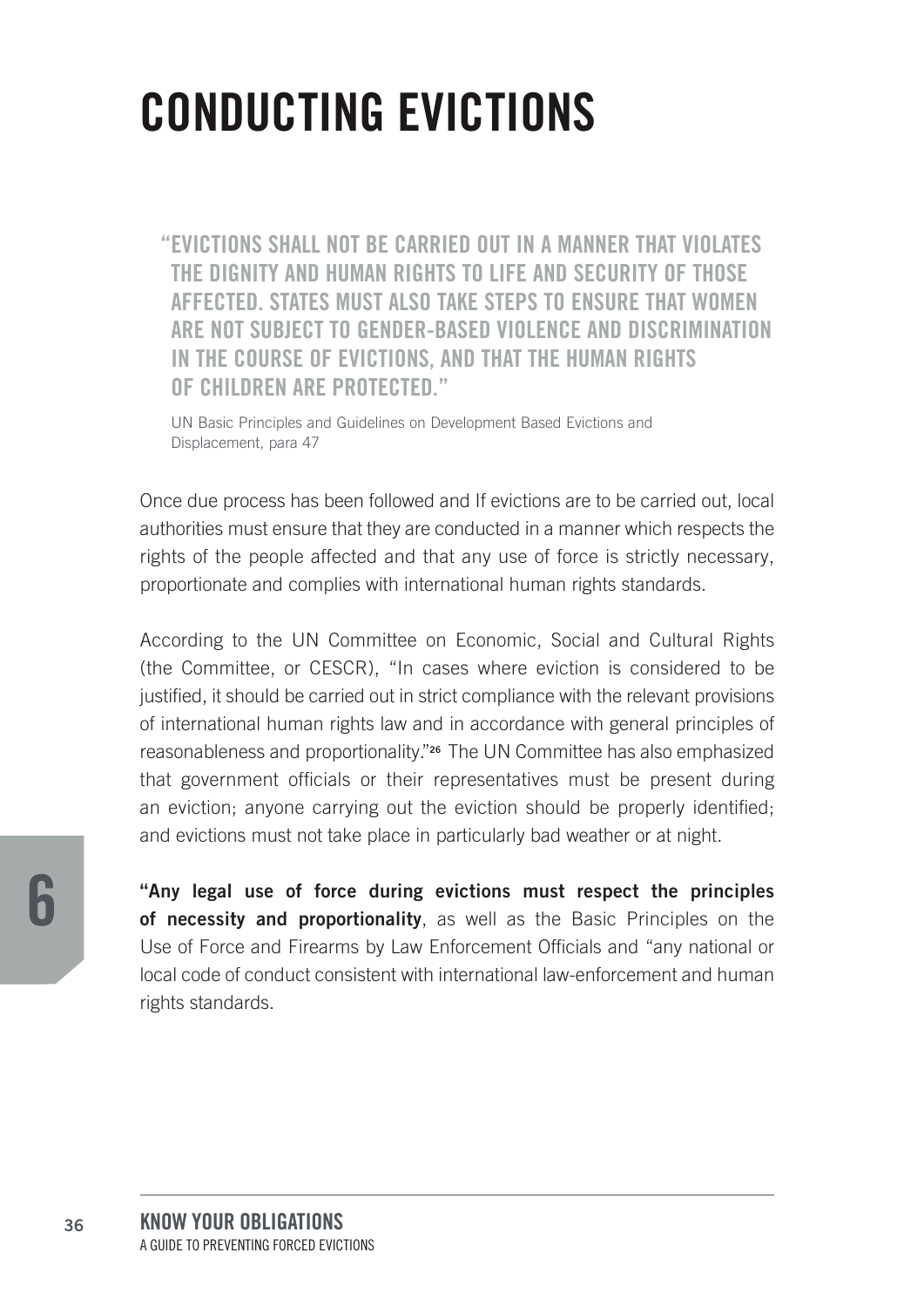"Evictions must not take place in inclement weather, at night, during festivals or religious holidays, prior to elections or during or just prior to school examinations.

"States and their agents must take steps to ensure that no one is subject to direct or indiscriminate attacks or other acts of violence, especially against women and children, or arbitrarily deprived of property or possessions as a result of demolition, arson and other forms of deliberate destruction, negligence or any form of collective punishment. Property and possessions left behind involuntarily should be protected against destruction, arbitrary and illegal appropriation, occupation or use."**<sup>27</sup>**

In order to ensure that evictions do not result in human rights violations, local authorities should regularly engage with affected people to assess their preparedness for eviction. Local authorities should also seek to engage the affected community in a dialogue or through a public meeting about any concerns that affected people may have about the eviction as well as for updating information on people requiring assistance and medical attention on the day of the eviction.

Local authorities must inform all affected people about the evictions process and about the roles of all officials of public and private bodies engaged in the eviction.

Local authorities must ensure that affected people are not forced to demolish their own houses or clear rubble except in situations where affected communities express their preference to do so in order to save their belongings from damage and salvage building material for reuse.

Evictions must never involve clearing the area by setting fire to houses. Where bulldozers are used, local authorities must ensure that the area has been cordoned off and affected people and their belongings as well as pets and livestock, where applicable, are out of harm's way. Local authorities must provide assistance to people to transport their belongings to alternative housing or resettlement sites. Special assistance must be provided to people with mobility difficulties or disabilities, suffering illness, older people, pregnant women and people with young children and babies.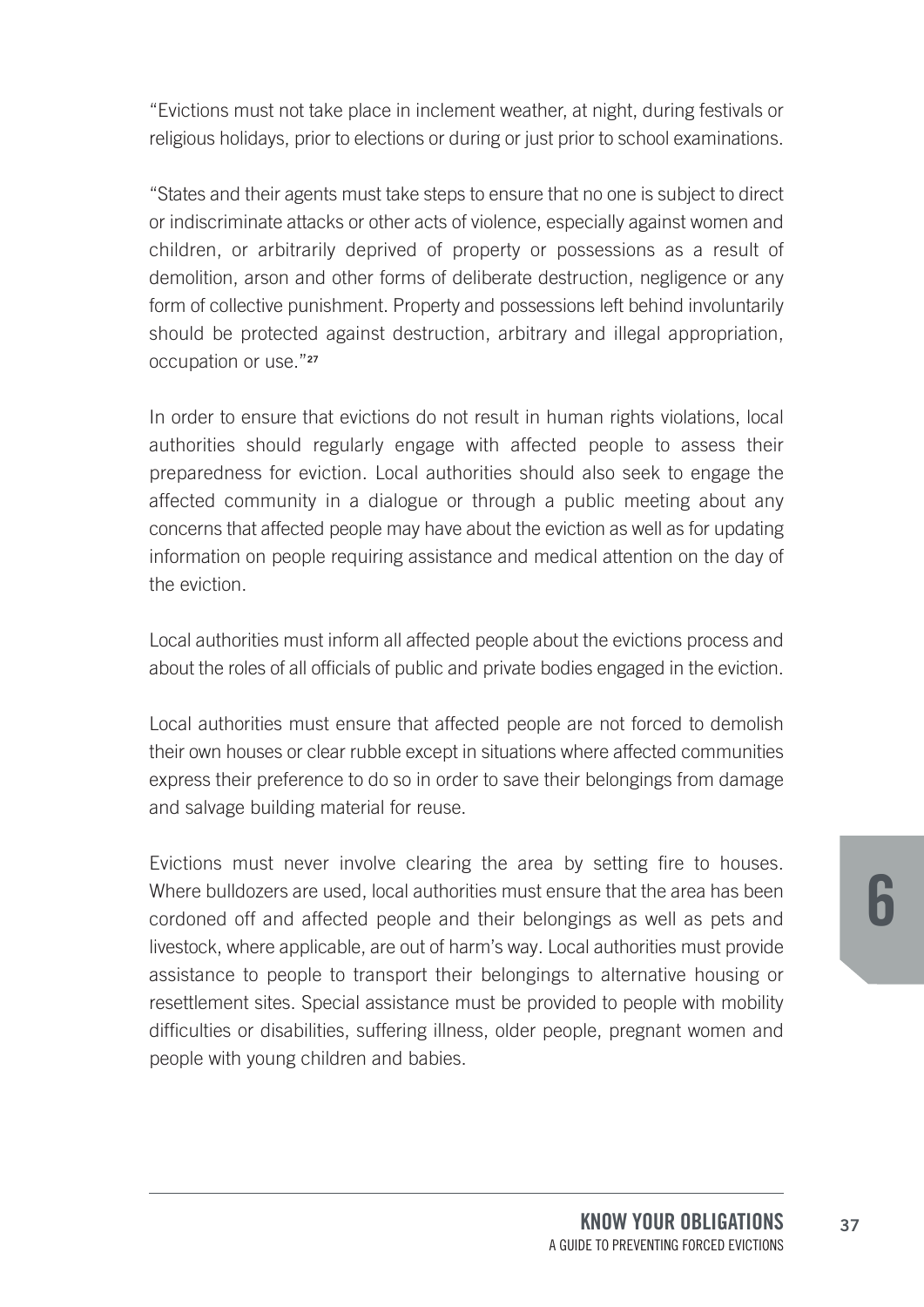As far as possible, affected people, especially children and older people, should be taken to their alternative housing before house demolitions commence.

Local authorities must ensure that emergency services including fire engines and ambulances are present throughout the eviction.

In order to ensure that evictions do not result in human rights violations, local authorities must engage independent observers during an eviction.

Local authorities should provide gender sensitivity training to all officials – women and men – involved in the evictions process.

Local authorities must provide, and ensure that affected people are aware of, a complaints mechanism on site for registering complaints about the eviction.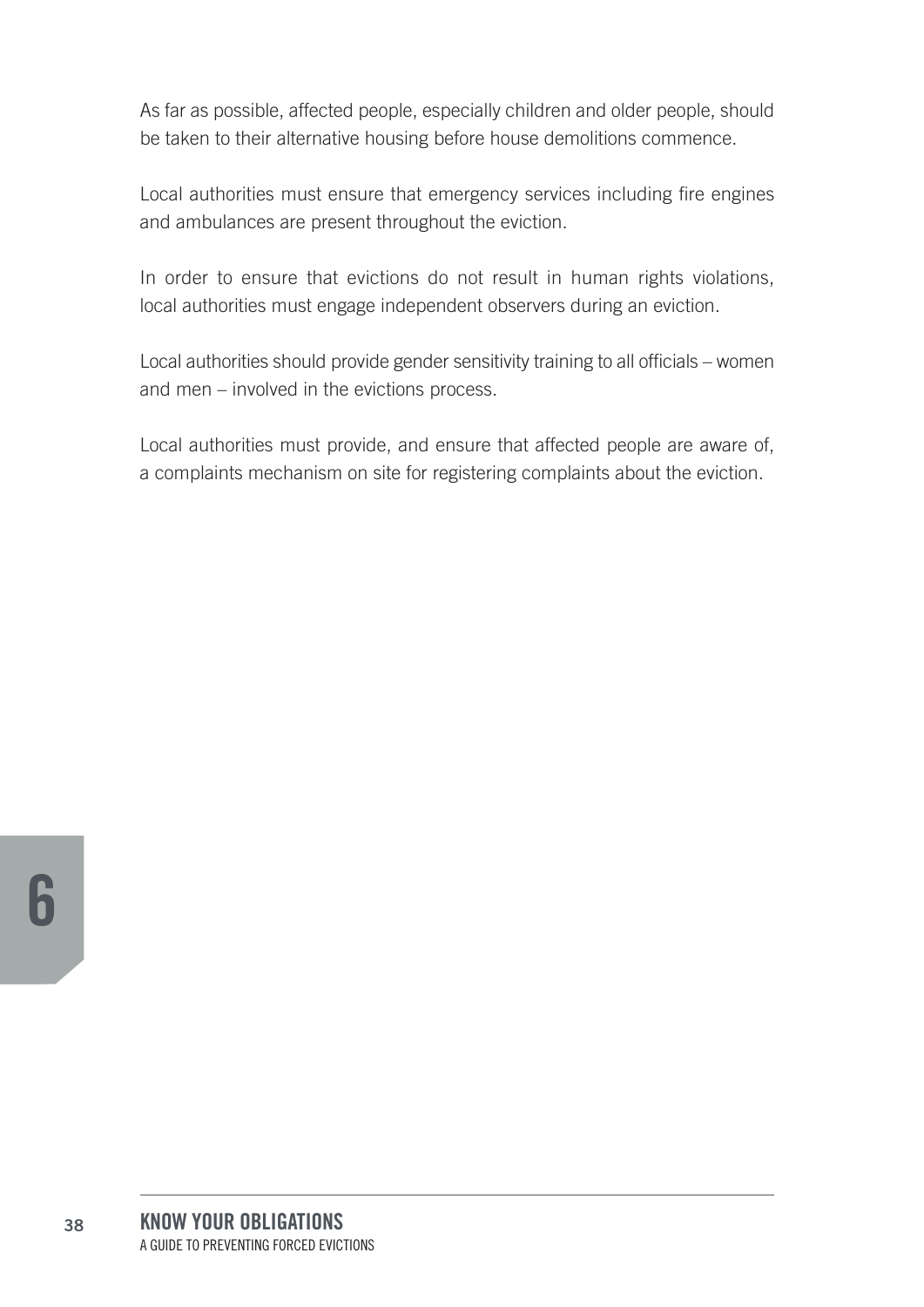## **MONITORING RESETTLEMENT**

"STATES SHOULD ACTIVELY MONITOR AND CARRY OUT QUANTITATIVE AND QUALITATIVE EVALUATIONS TO DETERMINE THE NUMBER. TYPE AND LONG-TERM CONSEQUENCES OF EVICTIONS, INCLUDING FORCED EVICTIONS. THAT OCCUR WITHIN THEIR JURISDICTION AND TERRITORY OF EFFECTIVE CONTROL, MONITORING REPORTS AND FINDINGS SHOULD BE MADE AVAILABLE TO THE PUBLIC AND CONCERNED INTERNATIONAL PARTIES IN ORDER TO PROMOTE THE DEVELOPMENT OF BEST PRACTICES AND PROBLEM-SOLVING EXPERIENCES BASED ON LESSONS LEARNED "

UN Basic Principles and Guidelines on Development Based Evictions and Displacement, para 69

After evictions have taken place, local authorities continue to play a significant role in ensuring that relocation and any alternative housing provided complies with domestic and international human rights standards.

Local authorities must continue to regularly monitor the situation at relocation sites and alternative housing to ensure that it continues to comply with all the core components of the right to adequate housing. In the case of children without families or children-headed households, local authorities must, along with social services and child care services, regularly monitor their living conditions as well as issues concerning general progress.

Monitoring should also examine whether evicted people are unable to access other human rights as a result of the eviction or relocation including access to education, work and health care.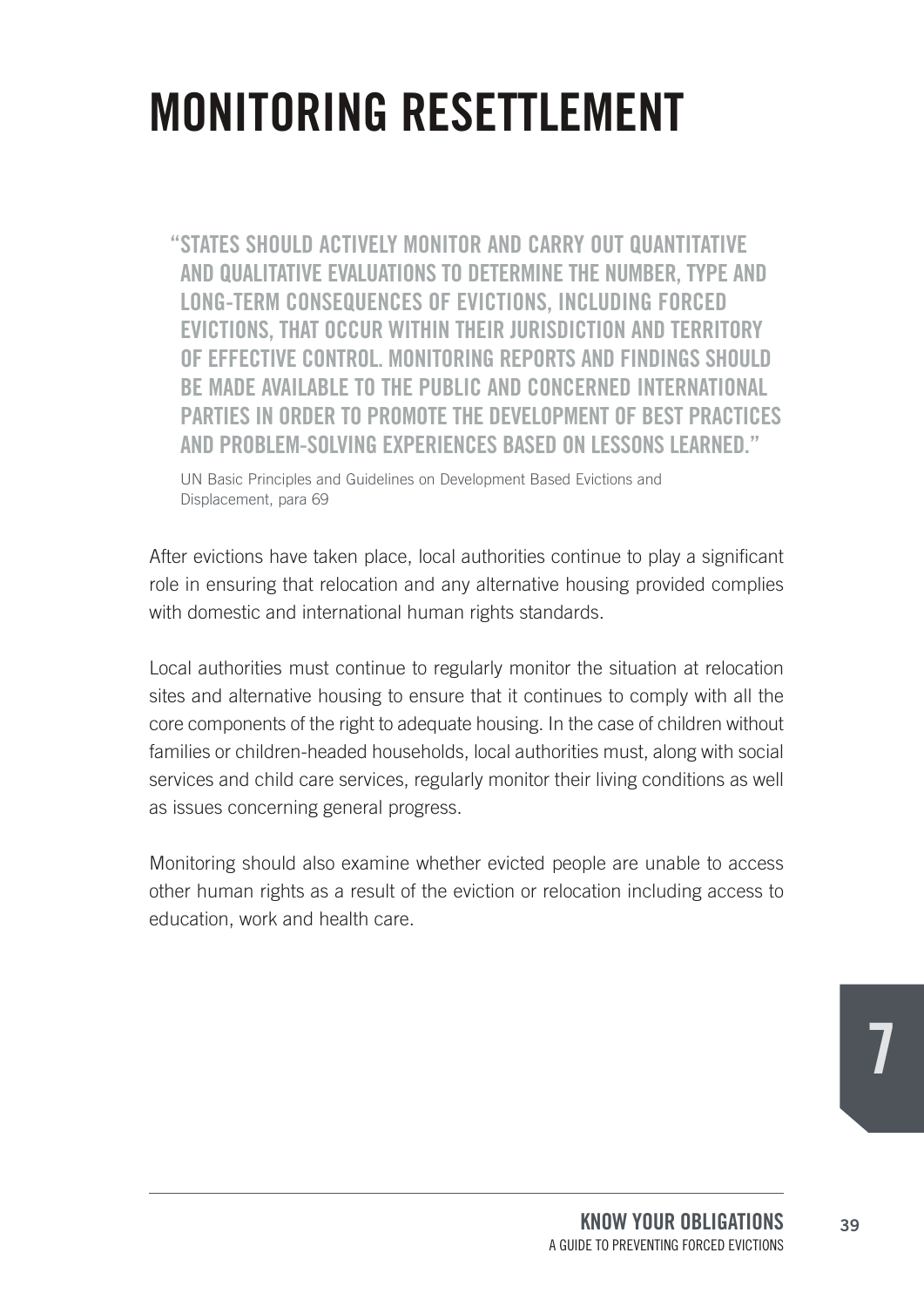Affected people must be provided with information on mechanisms whereby they could make complaints about or raise any concerns relating to the alternative housing provided.

Local authorities may institute a liaison officer and an ombudsperson to manage grievances and respond to them effectively. These procedures should not replace legal remedies where resettlement is in breach of international human rights standards.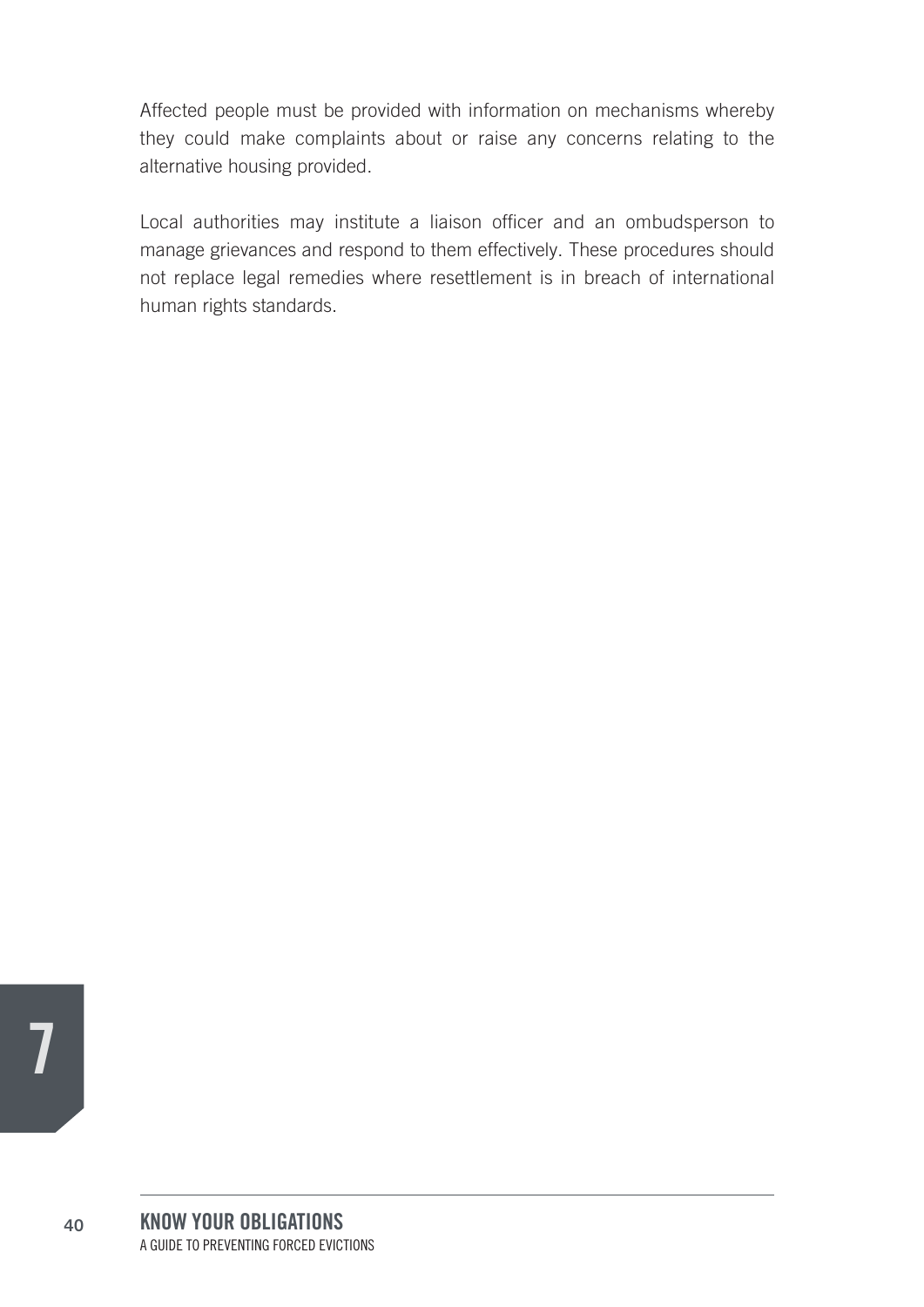## **eNdNOTeS**

**1** Article 17, the International Covenant on Civil and Political Rights; Article 16(1) and 27(4), the UN Convention on the Rights of the Child; Art 5(e), the International Convention on the Elimination of All Forms of Racial Discrimination; Article 14(2), the UN Convention on the Elimination of All Forms of Discrimination against Women; and Articles 9 and 28, UN Convention on the Rights of Persons with Disabilities. At the regional level, the right to adequate housing is protected under Articles 16 and 31, Revised European Social Charter (Article 16, European Social Charter); Article 8(1), European Convention on Human Rights, Articles 14, 16 and 18 (1), the African Charter on Human and Peoples' Rights; Articles 18 and 20 of the African Charter on the Rights of the Welfare of the Child; Articles 16, the Protocol to the African Charter on Human and Peoples' Rights and the Rights of Women in Africa; and Articles 11(1), 21(1) and 26 of the American Convention on Human Rights. While the European Convention on Human Rights the European Social Charter (1961), the American Convention on Human Rights and the African Charter on Human and Peoples' Rights do not explicitly refer to the right to adequate housing, expert bodies or courts who monitor these treaties have clarified that states have obligations to protect the right to adequate housing under these treaties derived from other human rights such as the right to privacy, the right to property and peaceful enjoyment of possessions, and the right to protection of the family.

**2** The UN Committee on Economic, Social and Cultural Rights (CESCR) defines a forced eviction as "the permanent or temporary removal against their will of individuals, families and/or communities from the homes and/or land which they occupy, without the provision of and access to, appropriate forms of legal or other protection." CESCR, General Comment No. 7: The right to adequate housing (Article 11.1) of the Covenant): forced evictions, para 3, (Sixteenth session, 20 May 1997), E/1998/22.

**3** CESCR, General Comment 4: The right to adequate housing (Article 11.1), para 18 (Sixth session, 13 December 1991), E/1992/23.

**4** CESCR, General Comment 7, para 8.

**5** CESCR, General Comment 4, para 8(a).

**6** Concluding Observations of the Human Rights Committee: Kenya, UN Human Rights Committee, CCPR/CO?/83/KEN, 29 April 2005, para 22.

**7** Communication No. 161/2000, U.N. Doc. CAT/C/29/D/161/2000 (2002).

**8** UN Commission on Human Rights Resolution 1993/77, para 1.

**9** UN Basic Principles and Guidelines on Development-based Evictions and Displacement (Basic Principles), Annex 1 to UN.Doc, A/HRC/4/18.

**10** Basic Principles, Principles 44, 55 and 56.

**11** CESCR, General Comment 7, para 9.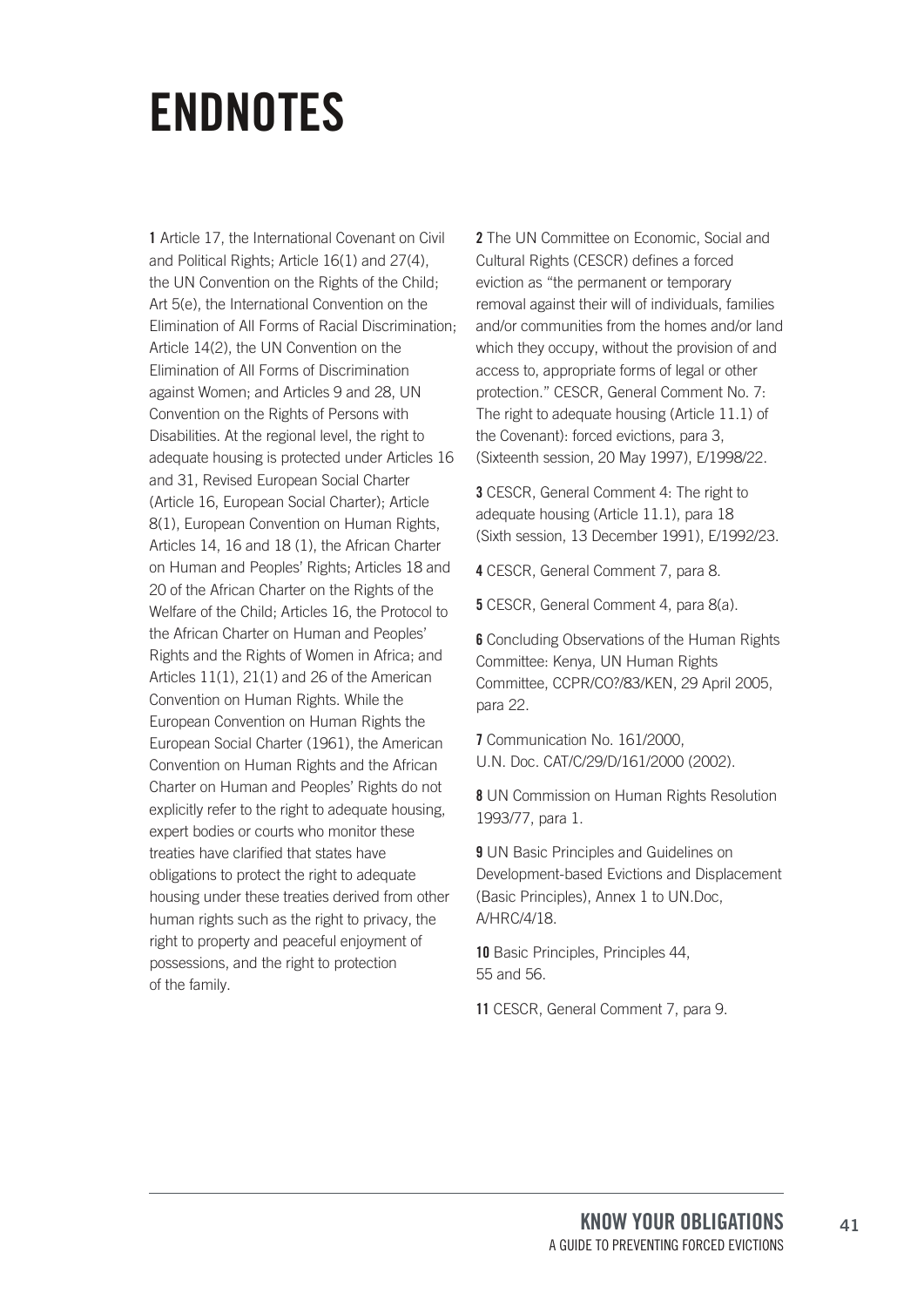**12** Basic Principles, Principle 38.

**13** CESCR, General Comment 7, para 13.

**14** Basic Principles, Principle 41.

**15** UN Declaration on the Rights of Indigenous Peoples 2007, Article 26.

**16** UN Declaration on the Rights of Indigenous Peoples 2007, Articles 10 and 32(2).

17 See, UN Committee on the Elimination of Racial Discrimination, General Recommendation No. 23: Indigenous Peoples, (Fifty-first session, 08/18/1997), Annex 5 to UN Doc A/52/18. See also, UN Human Rights Committee decision, Ángela Poma Poma 27/3/2009, Communication No. 1457/2006.

**18** See, eg, I/A HR Court, Saramaka People v. Suriname, Series C (No. 172) (2007).

**19** Basic Principles, principle 56(j).

**20** CESCR, General Comment 7, para 13.

**21** CESCR, General Comment 7, para 15.

**22** CESCR, General Comment 4. para 17(a).

**23** Basic Principles, Principle 41.

**24** CESCR, General Comment 7, para 13.

**25** Basic Principles, Principle 60.

**26** CESCR, General Comment 7, para 14.

**27** Basic Principles, Principles 47–50.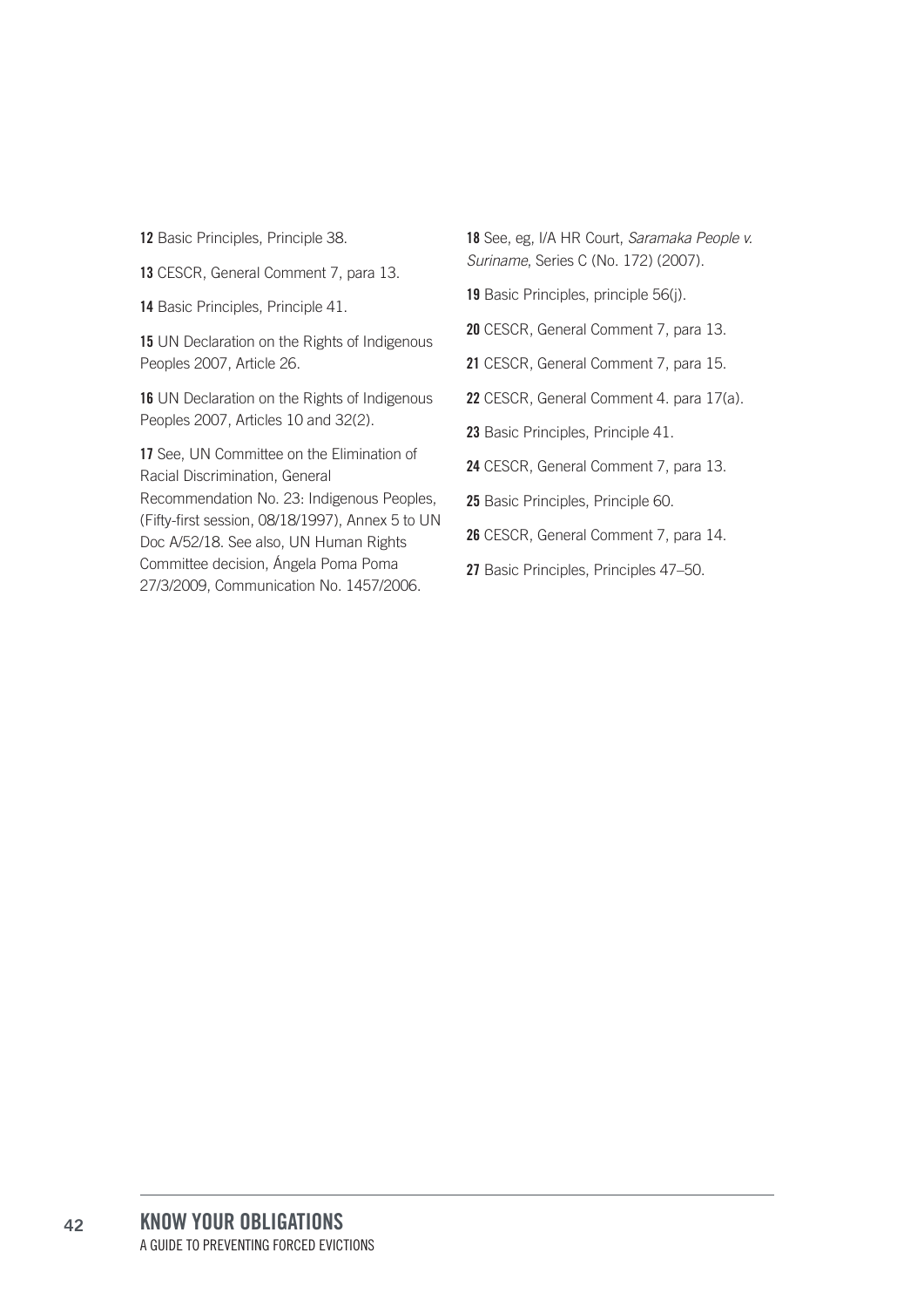## **NOTeS**